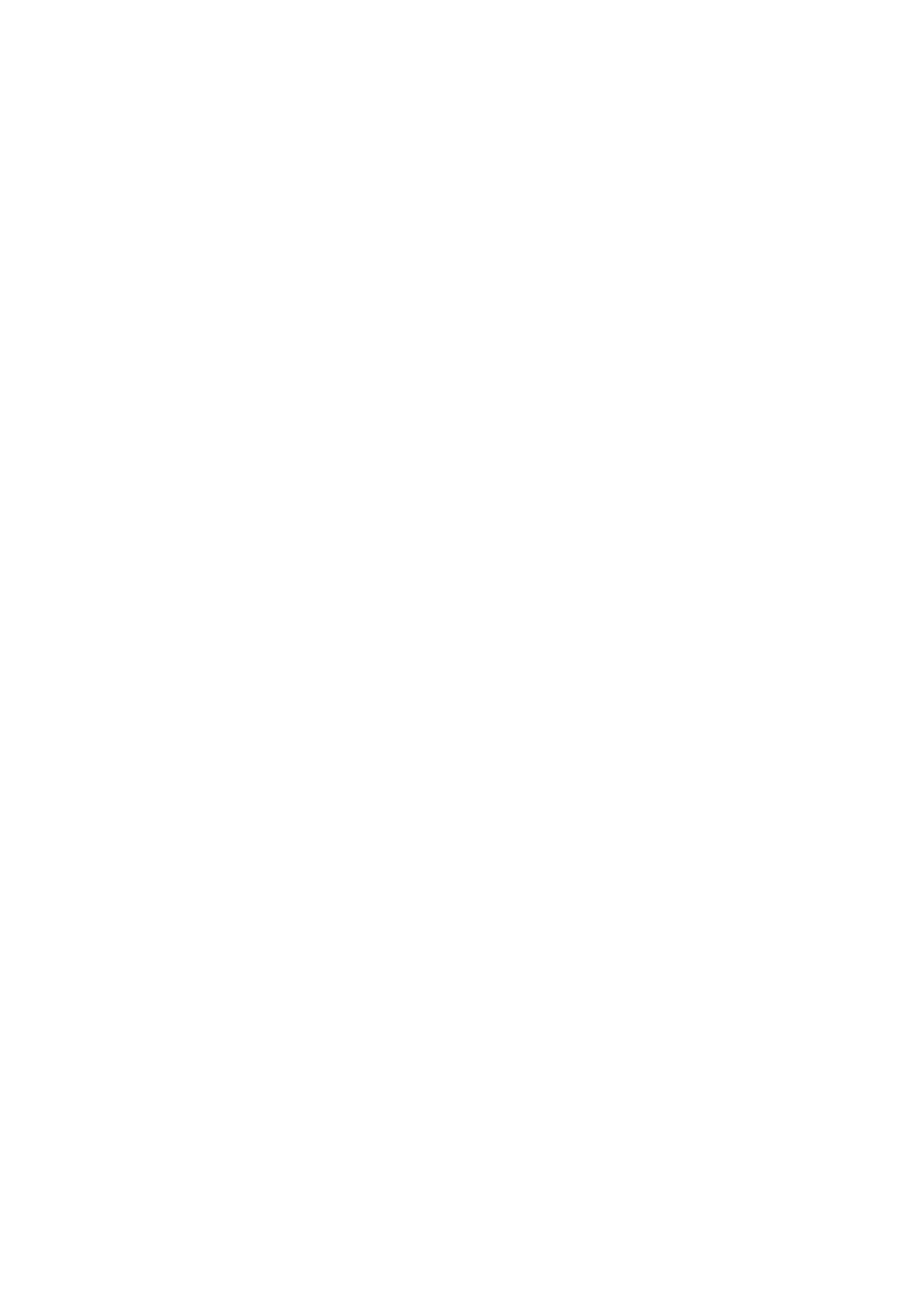# **ANNUAL NATIONAL ASSESSMENTS 2012**

# **A Guideline for the interpretation and use of ANA results**

Published by the Department of Basic Education

222 Struben Street

Private Bag X895, Pretoria, 0001

Telephone: 012 357 3000 Fax: 012 323 0601

Website: http://www.education.gov.za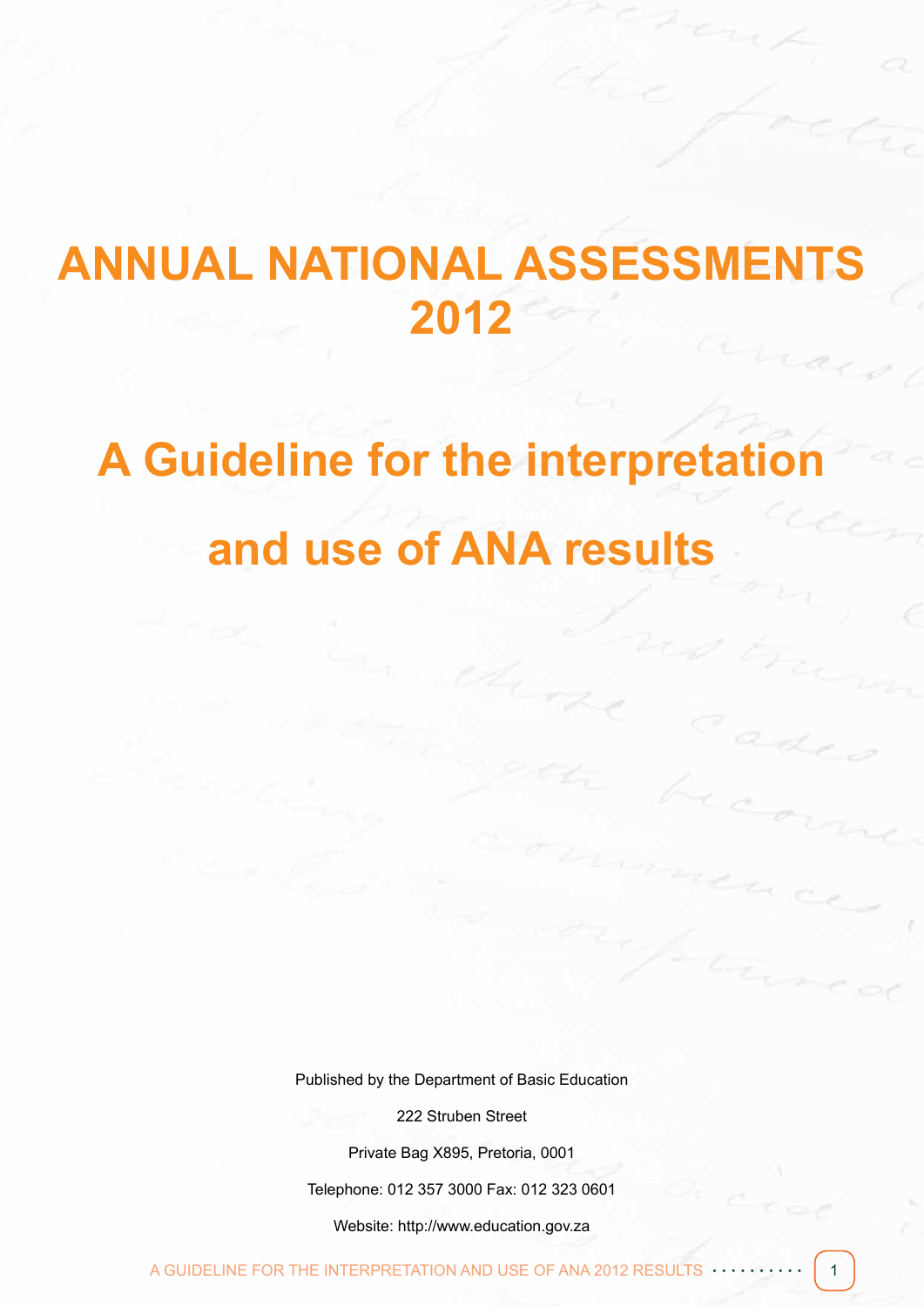#### **TABLE OF CONTENTS**

|     | Foreword by Director-General                              | 3  |
|-----|-----------------------------------------------------------|----|
| 1.  | Introduction                                              | 4  |
| 2.  | Purpose of Annual National Assessments                    | 4  |
| 3.  | The presentation of the results                           | 5  |
| 3.1 | Quantitative information                                  | 5  |
| 3.2 | Qualitative information                                   | 7  |
| 4.  | Limitations of the ANA information                        | 9  |
| 5.  | The use of the ANA results                                | 10 |
| 5.1 | <b>Broad Application</b>                                  | 10 |
| 5.2 | Specific use at different levels of the system            | 10 |
| 6.  | Reporting                                                 | 16 |
| 6.1 | Reporting results to parents                              | 16 |
| 6.2 | Reporting learner achievement to the Head of Department   | 16 |
| 7.  | Monitoring                                                | 17 |
| 7.1 | <b>Target setting</b>                                     | 17 |
| 7.2 | Monitoring of schools and districts                       | 17 |
| 8.  | Conclusion                                                | 17 |
|     | Annexure: Processes and actions on the use of ANA results | 18 |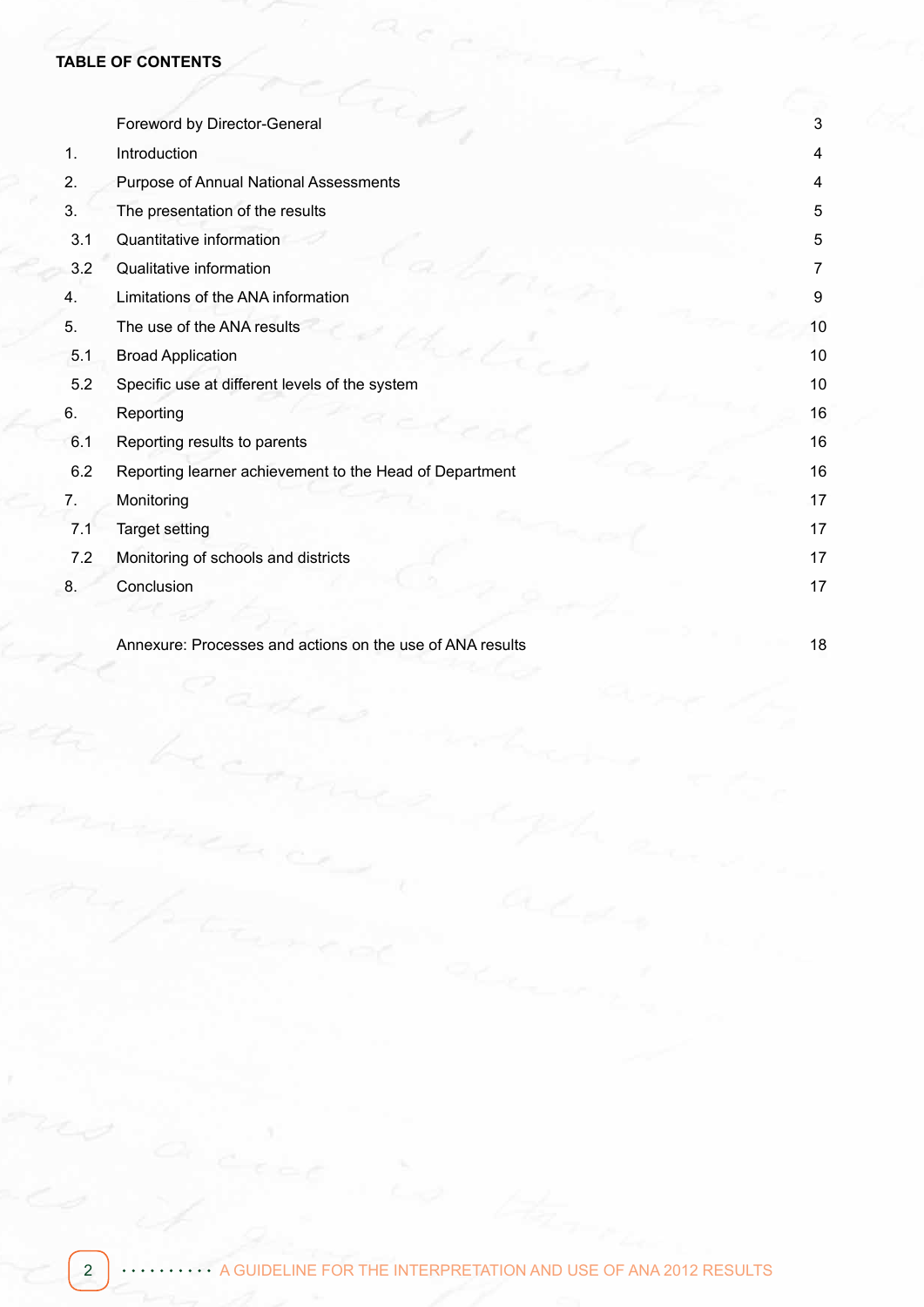## FOREWORD BY DIRECTOR-GENERAL

It is my privilege to release together with the Report on the Results of the Annual National Assessments, a *Guideline on the Interpretation and Use of ANA results*, at school, district and provincial levels of the Education system. ANA results are not an end in themselves, but a means to learner improvement and therefore appropriate utilisation of these results must be supported and facilitated at each of the levels of the schooling system.

In South Africa for many years, there has been much focus on learner performance at the Grade 12 level. This has created much hype around the Senior Certificate and National Senior Certificate examination results. However, over the last few years, there has been a strong realisation that to improve Grade 12 results, the performance of learners in lower Grades has to improve. Therefore, in *Action Plan to 2014: Towards the Realisation of Schooling 2025,* which has 27 goals, the first three goals relate to outputs in Grades 3, 6 and 9. These outputs are articulated as follows:

- (a) Increase the number of learners in Grade 3 who, by the end of the year, have mastered the minimum language and numeracy competencies for Grade 3.
- (b) Increase the number of learners in Grade 6 who, by the end of the year, have mastered the minimum language and mathematics competencies for Grade 6.
- (c) Increase the number of learners in Grade 9 who, by the end of the year, have mastered the minimum language and mathematics competencies for Grade 9.

However, there has been insufficient credible measurement of the quality of teaching and learning below Grade 12. Without credible monitoring of what learners learn, it is not possible for parents and district officials or teachers themselves to know what action needs to be taken. Therefore, the output of establishing a world class system of standardised national assessments is the priority of the Department of Basic Education. This system essentially involves having all learners in key Grades and learning areas sit for standardised tests which are comparable across provinces and schools.

I am appealing to all educators, educational officials and other partners of government to read through this Guideline which will assist in enhancing everyone's role as a change agent in the educational transformation process. Information is the basis for any successful improvement process and I am confident that the ANA results will equip all role players with the information that is an accurate reflection of the health of the system.

Thank you for your committed and dedicated support.

 $\mathcal{U}$ 

**MR PB SOOBRAYAN DIRECTOR-GENERAL: BASIC EDUCATION**

**DATE: 3 December 2012**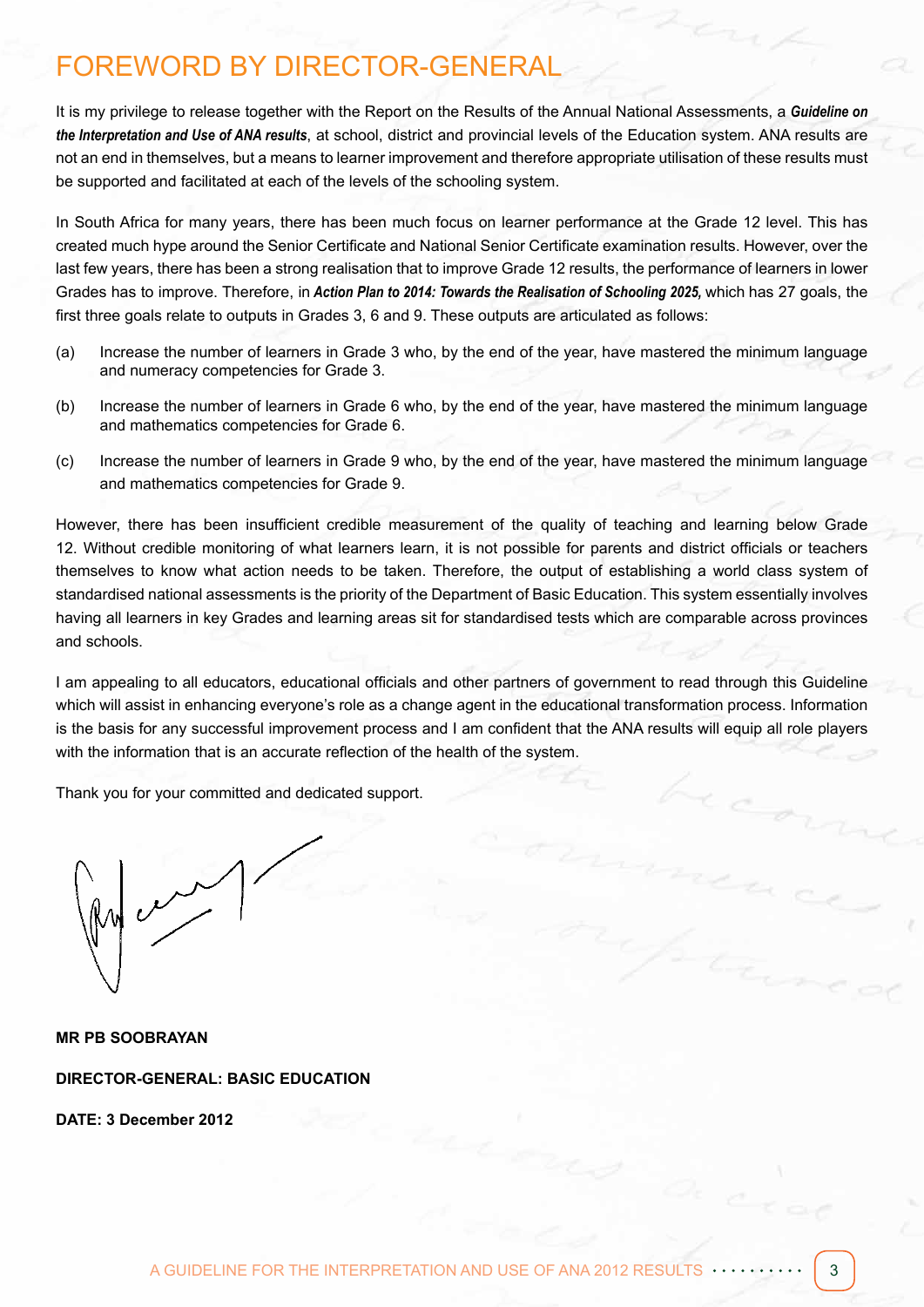## **INTRODUCTION**

The purpose of this document is to provide a guide on *how to interpret* and *use* the results of the Annual National Assessments (ANA). ANA is an important strategy of the Department of Basic Education (DBE) to improve the quality of learning outcomes in the education system. The results of ANA will enable the education sector to increase feedback evidence on how the various strategies and interventions that the Department puts in place impact on the critical aspect of education, viz. learner performance.

The results of ANA should be seen as complimenting and further supporting the assessment programmes used by schools to continuously assess the progress of learners. The ANA results will form an important part of the school academic performance improvement plans (APIP).

The guidelines outline the purpose of ANA, the manner in which the results have been presented and should be interpreted and used. Both the broad and specific purposes for which the results should be used at different levels of the system are given. Finally and most importantly, the guidelines outline how ANA results should be integrated into all the programmes in the schooling system.

## 2. PURPOSE OF ANNUAL NATIONAL ASSESSMENTS

The purpose of ANA is to track learner performance each year in Literacy and Numeracy as the Department works towards the goal of improving learner performance in line with commitments made by government. The ANA results will be used to monitor progress, guide planning and the distribution of resources to help improve Literacy/Language and Numeracy/Mathematics knowledge and skills of learners in the Grades concerned. Among other things the results of ANA should:

- a. Provide the DBE with important information that will help the Department to identify areas where urgent attention is required in order to help improve learning success levels of learners;
- b. Assist provincial departments, including district offices, to make informed decisions about which schools require urgent attention in terms of providing necessary resources to improve learner performance in these subjects/ learning areas;
- c. Inform Government and the South African public as to how well the schools are serving the country's children where it matters most, namely, the attainment of functional literacy and numeracy skills that will enable them to study successfully in all subjects;
- d. Provide teachers with essential data about the Literacy/Language and Numeracy/Mathematics capabilities of learners in each Grade and thereby help them make informed decisions when planning teaching programmes;
- e. Inform individual teachers about how close or far they are to or from realizing the target goals they seek to attain through their teaching, and inspire them to realign their teaching strategies towards accomplishing such goals.
- f. Provide parents with a better picture of the levels of learner performance in the schools so that parents are better informed when they become involved in efforts to improve performance, for instance through decision-making in the school governing body and support to learners in the home.
- g. Provide an appropriate benchmark for teachers in the development of assessment tasks that form part of their school-based assessment programmes.
- h. Assist school management teams to select and implement school-based interventions for improving learner performance in Languages and Mathematics.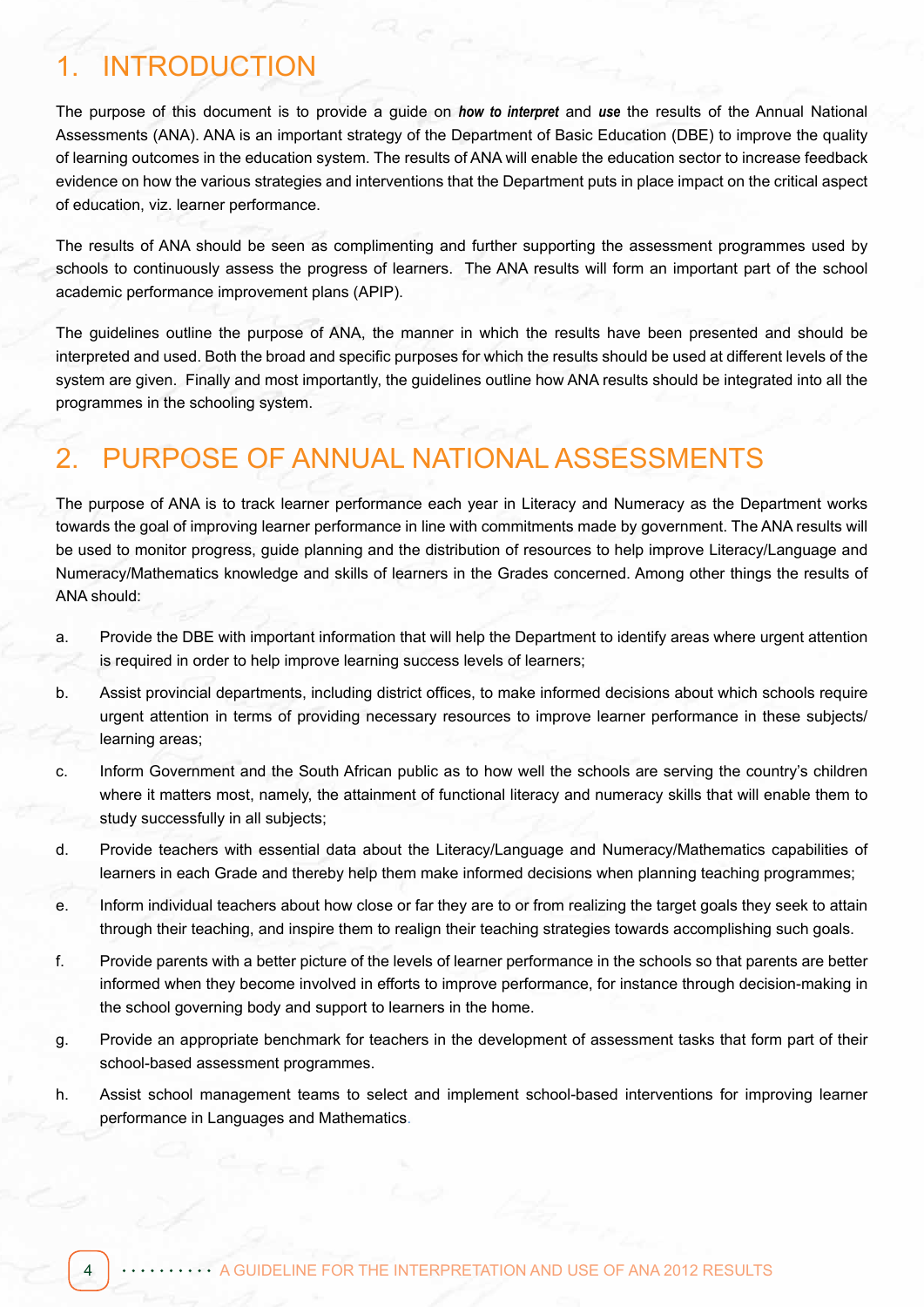## 3. THE PRESENTATION OF THE RESULTS

The results have been presented in both quantitative and qualitative terms as follows:-

#### 3.1 Quantitative information

The following are the quantitative measures of performance that have been reported:-

#### **(a) Average mark**

The average performance refers to a single mark that summarises the performance of all the learners in a particular test, for a particular group of learners. The average mark is determined by finding the sum of all marks and dividing the sum by the number of candidates in the group (see **Table 1** below). In **Table 1** an example of the average mark is indicated, for the group in a particular class. The table includes the mark obtained by each learner and the average mark of the class group is **10.4**.

#### **Table 1: The average mark of learners**

| No.            | <b>Name of Learner</b> | <b>Mark of learner</b> |
|----------------|------------------------|------------------------|
| л.             | Mary                   | 11                     |
| $\overline{2}$ | Sipho                  | 16                     |
| 3.             | Anne                   |                        |
| 4.             | John                   | 5                      |
| 5.             | Ron                    | 13                     |
| <b>Average</b> |                        | 10.4                   |

It is important to note that some learners shall have performed above and others below the average mark. In the above table, three learners (Mary, Sipho and Ron) scored above the average mark while two learners (Anne and John) scored below the average mark. It can, therefore, be observed that more learners scored above the average mark than below. If the total mark of the test is 20 marks, the average percentage score is calculated as  $10.4 \div 20 = 52\%$ . This implies that the overall performance of the class is, mediocre.

#### **(b) Median mark**

The median mark is the middle mark, after all marks are ranked from highest to lowest. In **Table 2** an example of a median mark is indicated. In **Table 2** five scores have been listed from the highest to the lowest. The middle mark is the  $3<sup>rd</sup>$  score. Therefore, the median mark is 11.

#### **Table 2: The median mark of learners**

| No. | <b>Learner marks in rank order</b> |
|-----|------------------------------------|
| . . | 16                                 |
|     | 13                                 |
| . ت | 11                                 |
|     |                                    |
| ึ่ว |                                    |

In the above table there is an odd number of marks (viz. 5). Two learners scored above the median and two learners scored below the median. If the total number of candidates is an even number, then the middle mark is determined by adding the 3rd and 4th score and dividing 2. The median in **Table 2** indicates that 50% of the learners attained a mark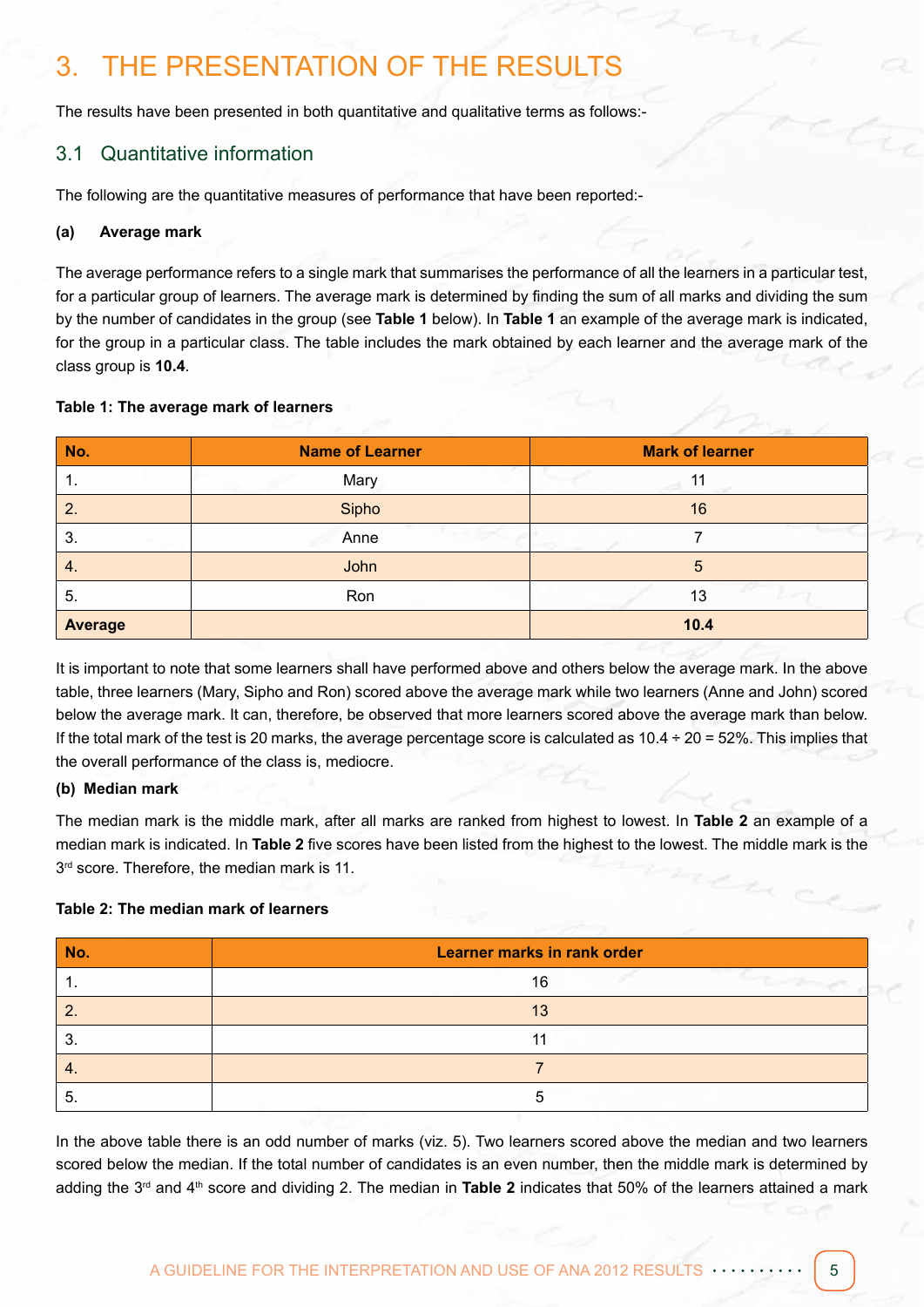above a score of 11, and another 50% attained a mark below 11. The median mark can also be reflected as a percentage i.e.  $11 \div 20 = 55\%$ . This, therefore, implies that 50% of the learners attained a mark below 55%.

#### **(c) Acceptable performance levels**

The National Curriculum Statement (NCS) for the General Education and Training (GET), grades learner achievement on a seven-point scale as follows:

**Level 1**, (0 to 29%) labelled as "Not achieved"

**Level 2**, (30% to 39%) labelled as "Elementary Achievement"

**Level 3,** (40% to 49%) labelled as "Moderate Achievement".

**Level 4**, (50% to 59% and) labelled as "Adequate Achievement".

**Level 5**, (60% to 69% and) labelled as "Substantial Achievement".

**Level 6**, (70% to 79% and) labelled as "Meritorious Achievement".

**Level 7**, (80% to 100% and) labelled as "Outstanding Achievement".

In terms of the above grading, "adequate achievement" or acceptable level of performance is associated with a mark of 50% and above, since a mark of 50% and above is referred to as "achieved". Acceptable learner performance in ANA is, therefore, reported in terms of the number of learners that obtained a mark of 50% and above. The number of learners achieving a performance above 50% will also be reported as a percentage. In **Table 3** and **Table 4** example s of acceptable performance levels for three Grades are indicated and are taken from the results of ANA 2012.

**Table 3: Grade 3 learners at acceptable performance levels**

| Grade 3 | % of learners scoring 50% and above in<br><b>Home Language</b> | % of learners scoring 50% and above in<br><b>Mathematics</b> |  |  |
|---------|----------------------------------------------------------------|--------------------------------------------------------------|--|--|
|         | 56.8                                                           | 36.7                                                         |  |  |

**Table 3** illustrates the performance of Grade 3 Learners in terms of percentage of learners scoring 50% and above in Home Language and Mathematics. It can be observed from these figures that more learners score 50% and above in Language than in Mathematics.

**Table 4: Grade 6 and 9 learners at acceptable performance levels**

| Grade   | and above First Additional above Home Language<br>Language | % of learners scoring 50%   % of learners scoring 50% and   % of learners scoring 50% | and above Mathematics |
|---------|------------------------------------------------------------|---------------------------------------------------------------------------------------|-----------------------|
| Grade 6 | 24.5                                                       | 40.2                                                                                  | 10.8                  |
| Grade 9 | 20.9                                                       | 39.4                                                                                  | 2.3                   |

From **Table 4** it can be observed that the number of learners achieving the acceptable level of performance is greater in Grade 6 than in Grade 9. The lowest percentage of learners achieving the acceptable level of performance occurs in Mathematics Grade 9. It can also be observed that in both Grades 6 and 9 the highest percentage of learners achieving the acceptable level of performance is in Home language.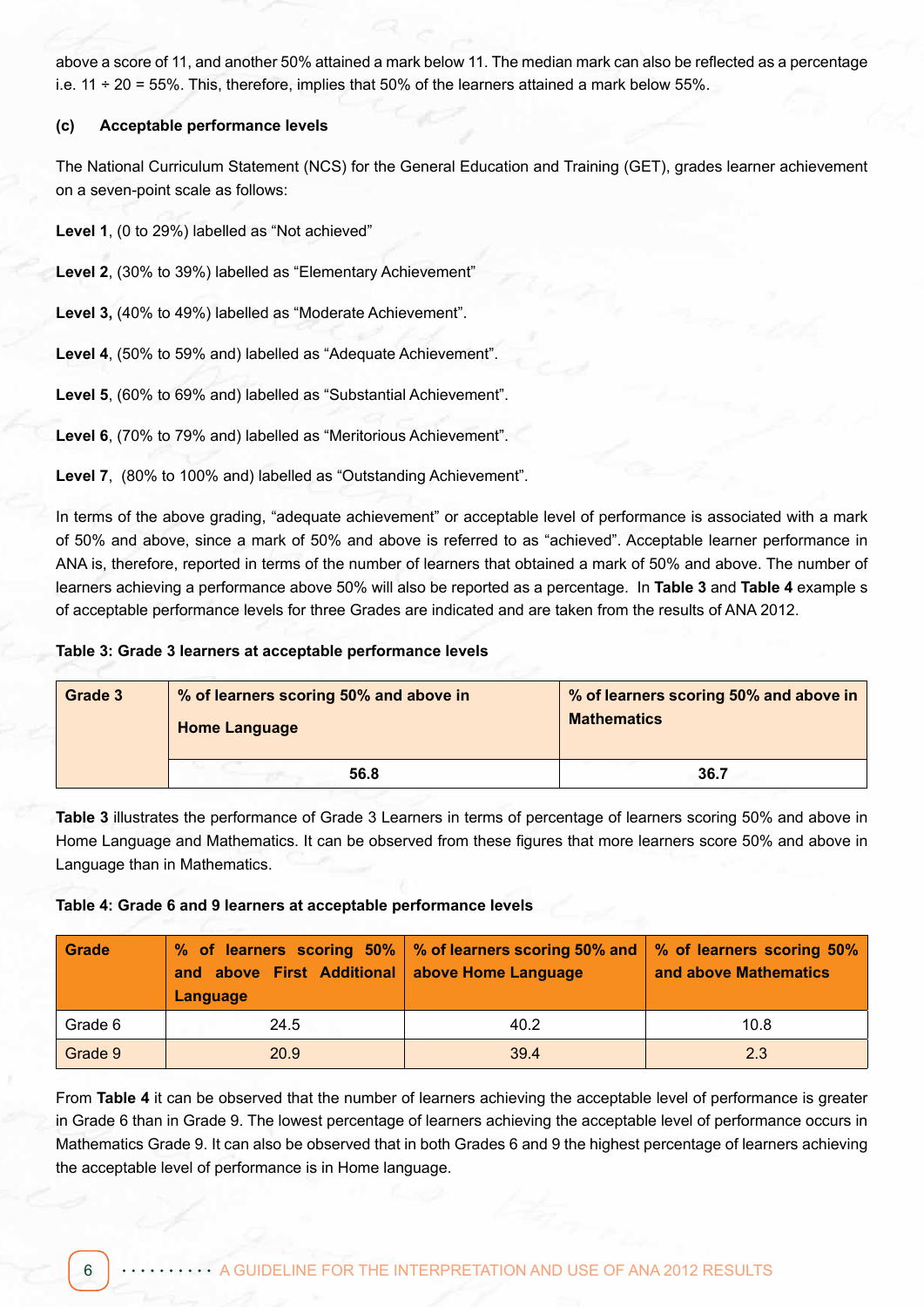#### **(d) Performance spread**

The spread of performance can be summarised in terms of the proportions or **percentages** of learners who achieved specified **levels** of performance in Language and Mathematics. In **Table 5** an example of the spread of performance is specified across the 7 levels of achievement and for Grades 3, 6 and 9, also taken from the 2012 ANA results. The proportion of learners at each Achievement Level is indicated as a percentage. For example, in Grade 3 Mathematics 31.3 % of learners achieved a score at Level 1 while at Grade 9 Mathematics 91.9 % of learners achieved a score in the same category.

|                                | L1   | L2   | L3   | L4   | L5   | L6   | L7   |
|--------------------------------|------|------|------|------|------|------|------|
| Grade 3 Language               | 18.8 | 8.6  | 15.9 | 13.3 | 19.7 | 11.0 | 12.9 |
| <b>Grade 3 Mathematics</b>     | 31.3 | 16.0 | 15.9 | 15.1 | 10.5 | 6.6  | 4.5  |
| First Additional<br>6<br>Grade |      |      |      |      |      |      |      |
| Language                       | 30.3 | 14.3 | 15.3 | 14.0 | 11.3 | 8.5  | 6.4  |
| <b>Grade 6 Home Language</b>   | 43.1 | 18.7 | 13.6 | 10.6 | 6.9  | 4.2  | 2.8  |
|                                |      |      |      |      |      |      |      |
| Grade 6 Mathematics            | 65.4 | 13.6 | 10.2 | 5.4  | 3.2  | 1.4  | 0.8  |
| <b>Grade 9 Home Language</b>   | 24.6 | 17.2 | 18.8 | 17.3 | 12.7 | 6.9  | 2.6  |
| 9<br>First Additional<br>Grade |      |      |      |      |      |      |      |
| Language                       | 42.3 | 20.3 | 16.5 | 11.7 | 6.3  | 2.3  | 0.7  |
| <b>Grade 9 Mathematics</b>     | 91.9 | 3.8  | 2.1  | 1.1  | 0.6  | 0.3  | 0.2  |

#### **Table 5: Performance spread across levels of achievement for Grades 3, 6 and 9**

In **Table 5**, the spread of performance allows for comparisons and inferences to be made within or across grades and levels. For example, it can be observed that higher percentages of learners achieved scores at Levels 6 and 7 in Grades 3 and 6 than in Grade 9. In particular, there is a significantly low percentage of learners achieving a score at Level 7 in Grade 9 Mathematics.

It should also be noted that the spread of performance can also be reported in terms of the quintile rating of the school. The quintile ranking is an indication of the poverty index of the school. This will allow each school to compare its performance with schools that are in similar circumstances.

#### 3.2 Qualitative information

For meaningful interventions to improve teaching and learning, an analysis of the specific knowledge and skills that learners were able or not able to demonstrate in the tests should be carried out at school level by subject teachers. Qualitative information consists mainly of brief descriptions of specific knowledge and skills that learners were not able to demonstrate in the tests. This will also include knowledge and skills that learners were able or not able to demonstrate at acceptable levels of performance. This information is obtained from analysing performance of learners in each question in each test. This process is referred to as **Question Analysis.**

Question analysis is done by taking the answer scripts of learners in the class and recording the marks each learner has obtained in each question. For example if there are 10 learners in a class and there are five questions in the test, the question analysis will be done using the following table: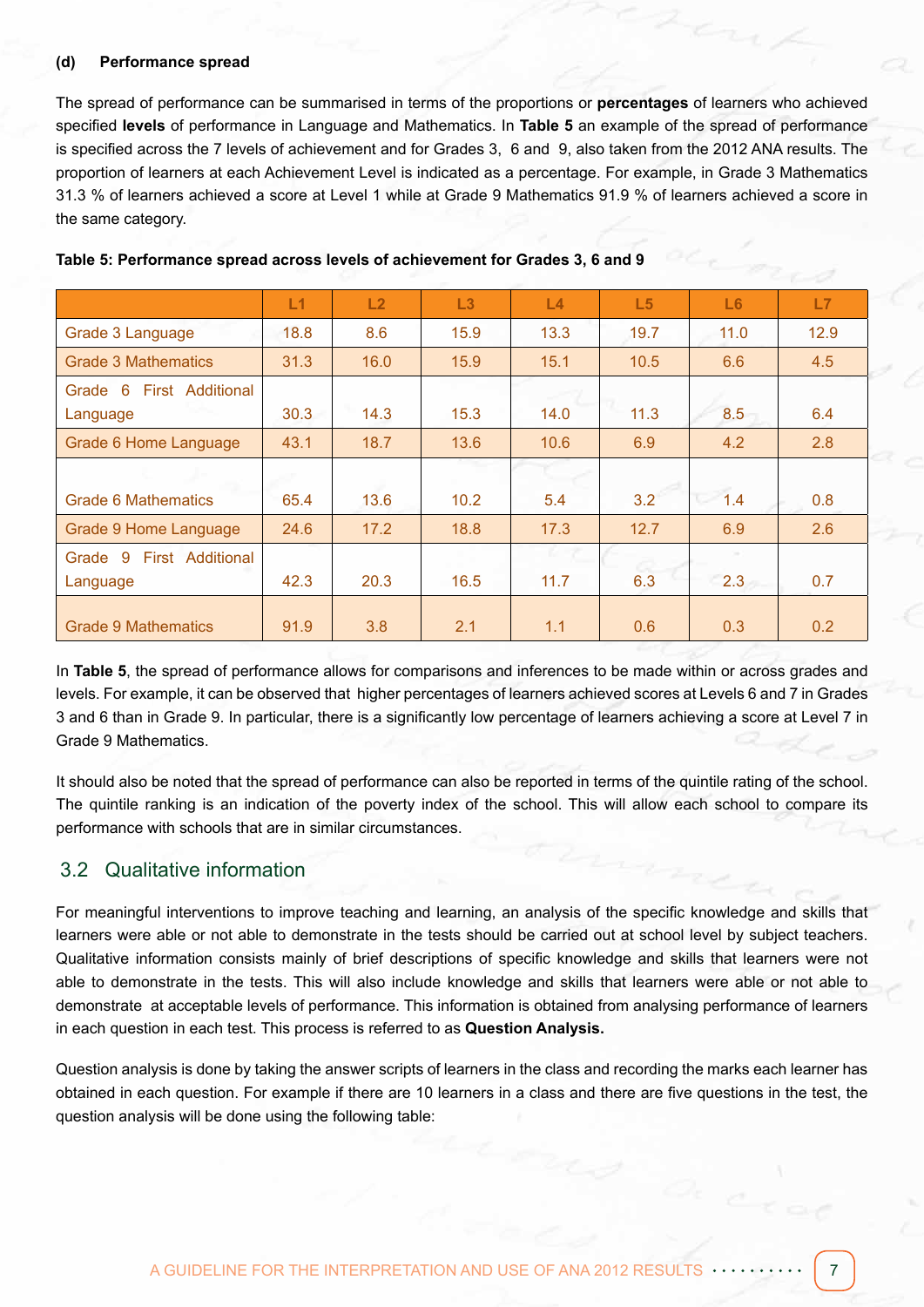#### **Table 6: Question Analysis**

| <b>Learner</b> | Q1 (10<br>marks) | Q2 (10<br>marks) | Q3 (10<br>marks) | Q4 (10<br>marks) | Q5 (10<br>marks) | <b>Total</b> |
|----------------|------------------|------------------|------------------|------------------|------------------|--------------|
| John           | $\overline{2}$   | 6                | 1                | 6                | 1                | 16           |
| Sipho          | $\boldsymbol{6}$ | $\bf 8$          | $\overline{4}$   | $\overline{7}$   | $\overline{4}$   | 29           |
| -22<br>Anne    | $\overline{2}$   | 5                | 1                | 5                |                  | 14           |
| Thabo          | $\overline{2}$   | $6\phantom{a}$   | $\overline{2}$   | $6\phantom{a}$   | $\mathbf 0$      | 16           |
| Nonhlanhla     | 3                | $\,6\,$          | $\overline{2}$   | 7                | $\mathbf{1}$     | 19           |
| Mary           | $\overline{2}$   | $6\phantom{a}$   | $\overline{2}$   | $\overline{7}$   | $\overline{2}$   | 19           |
| Ron            | 3                | 5                | $\overline{2}$   | 7                | $\overline{2}$   | 19           |
| <b>Steve</b>   | $\overline{2}$   | $6\phantom{a}$   | $\mathfrak{3}$   | $\overline{7}$   | $\mathbf{1}$     | 19           |
| <b>Bheki</b>   | $\overline{2}$   | $5\phantom{.0}$  | 1                | 5                |                  | 14           |
| Vuyo           | $\overline{2}$   | $5\overline{)}$  | $\mathbf{1}$     | 5                | $\mathbf{0}$     | 13           |
| Average        | $\mathbf 3$      | $\bf 6$          | $\mathbf 2$      | 6                | 1                |              |

The average marks for each question appear in the last row of **Table 6**. There are 10 marks indicated in the top row for each question. The 50% performance in each question is equivalent to 5 marks. In this test learners did poorly in Questions 1, 3 and 5, given that the average mark in these questions is below 50%.

The steps to be followed after the marks of the class have been analysed per question are as follows:

- (a) Identify the questions in which learners have performed the lowest (poorest) in terms of the average marks that they obtained: In **Table 6** above it is evident that learners have performed poorly in Questions 1, 3 and 5. These questions require further analysis to examine the possible causes of under-performance.
- (b) Identify the content knowledge and skills that each question was assessing. The skills and content knowledge were extracted from the assessment standards when the test was developed. For instance, a question in Mathematics could assess the following content knowledge and skills:-

| <b>Content knowledge</b>    | <b>Skills</b>                                     |  |  |  |
|-----------------------------|---------------------------------------------------|--|--|--|
| <b>Fractions</b>            | Converting decimal fractions to proper fractions. |  |  |  |
| Decimal fractions           | <b>Multiplying fractions</b>                      |  |  |  |
| <b>Equivalent fractions</b> | Simplifying fractions                             |  |  |  |

In the Question Analysis it would be important to examine the specific content and skills in which learners seem to be experiencing difficulties.

- (c) Establish the nature and extent of the common errors, mis-conceptions made by learners in the questions where poor performance was noted. This would entail going back to a sample of scripts and analyzing the nature and type of responses provided by learners in these questions. It may even entail writing down some of the common errors or mistakes presented by the learners. After reviewing these responses, the teacher will be able to establish the common areas of misunderstanding and possible confusion.
- (d) Establish the basic concepts, skills and content areas that would help learners to correctly answer the questions in which they made common errors.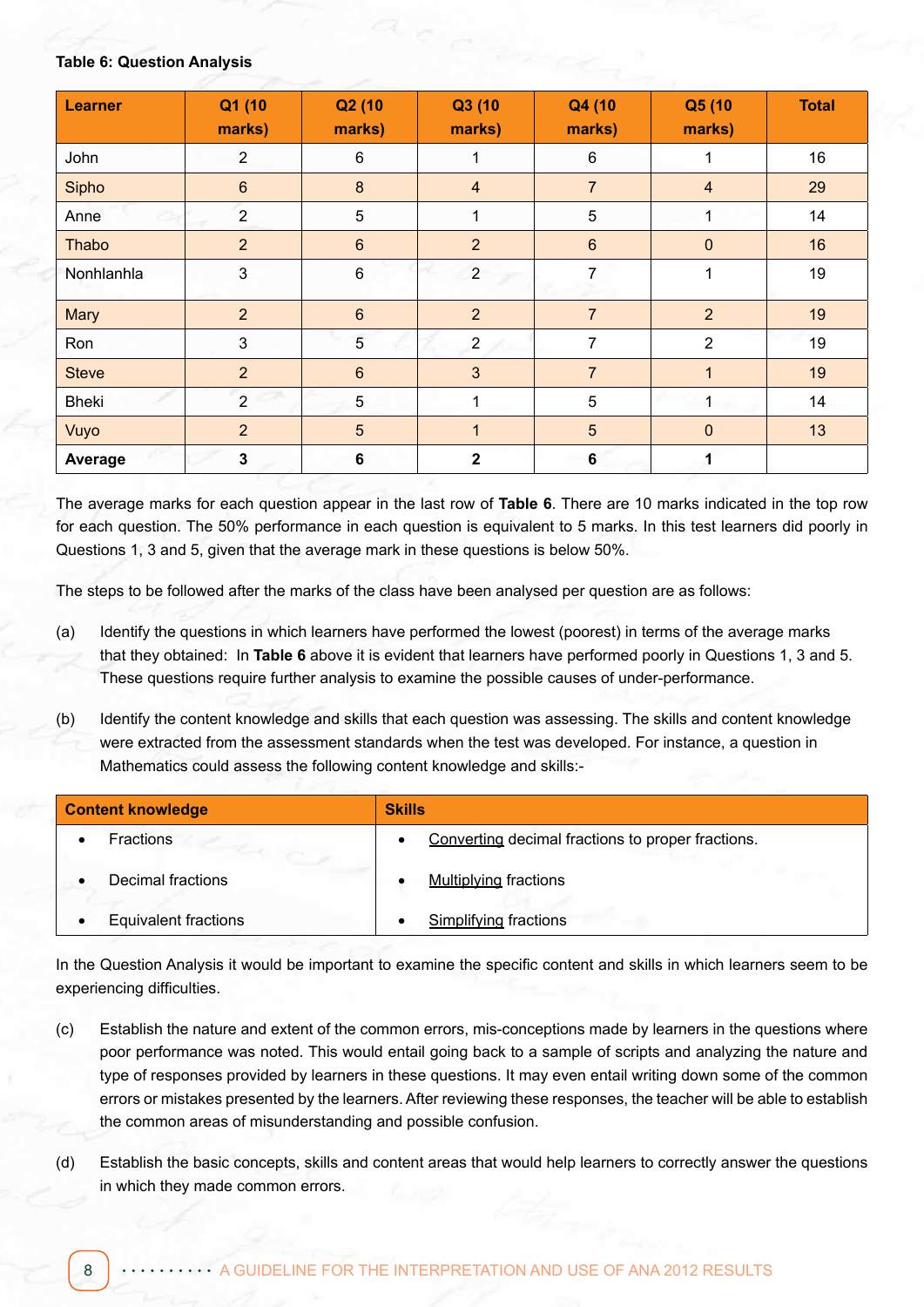- (e) After having established the concepts, skills and content areas that are problematic, the teacher must do the following:
	- Ensure that his/her grasp of the concepts, skills and knowledge is correct.
	- Seek additional help from the Head of Department, Subject Head or district subject specialist, if there is doubt.
	- Develop and use appropriate methods to teach the concepts, skills and content. Exposing learners to the variety of techniques might be a useful approach.
	- After having re-taught these concepts, knowledge and skills, conduct a re-test of these areas to establish whether there has been an improvement.

In the case of multiple-choice questions, additional Question Analysis could be done which analyses the responses selected in each question as well as the number of learners selecting a particular option **(see Table 7)**.

#### **Table 7: Question analysis**

| <b>Questions</b>                                                                                                     |              | <b>Options</b> |    |   |  |  |
|----------------------------------------------------------------------------------------------------------------------|--------------|----------------|----|---|--|--|
|                                                                                                                      | $\mathbf{A}$ | B              | C  | D |  |  |
| The fraction that has the same value as 0,6 is<br>1.                                                                 |              | 3              | 3  |   |  |  |
| 1/6<br>А.<br>3/5<br>*B.<br>1/3<br>C.<br>3/6<br>D.                                                                    |              |                |    |   |  |  |
| 2.<br>Which number sentence below has the same value as $6 \times (7 + 2)$ ?                                         | 3            | $\overline{2}$ | 14 |   |  |  |
| $(6 \times 7) + 2$<br>A.<br>$(6 \times 2) + 7$<br><b>B.</b><br>*C.<br>$(7 + 2) \times 6$<br>$(6 + 2) \times 7$<br>D. |              |                |    |   |  |  |

\*Correct answer

In **Table 7** the correct option is shown with an asterisk in each of the two multiple choice questions. The number of candidates that selected each option is recorded. It can be observed that in Question 1, 17 of the 20 learners, selected the incorrect answers. Seven (7) learners selected option (A), another seven (7) selected option (D) and three (3) selected option (C). The reason why such a large number of learners selected Options (A) and (D) that are incorrect must be explored.

In Question 2, 14 of the 20 learners selected the correct answer.

## 4. LIMITATIONS OF THE ANA INFORMATION

ANA data is limited to assessing only Literacy and Numeracy knowledge and skills in the targeted Grades. However, this does not mean that other subjects or learning areas are less important. Literacy and numeracy have been identified as critical competencies that underpin educational success across the board. It has been shown that an improvement in Literacy and Numeracy will translate into an improvement in other subjects.

ra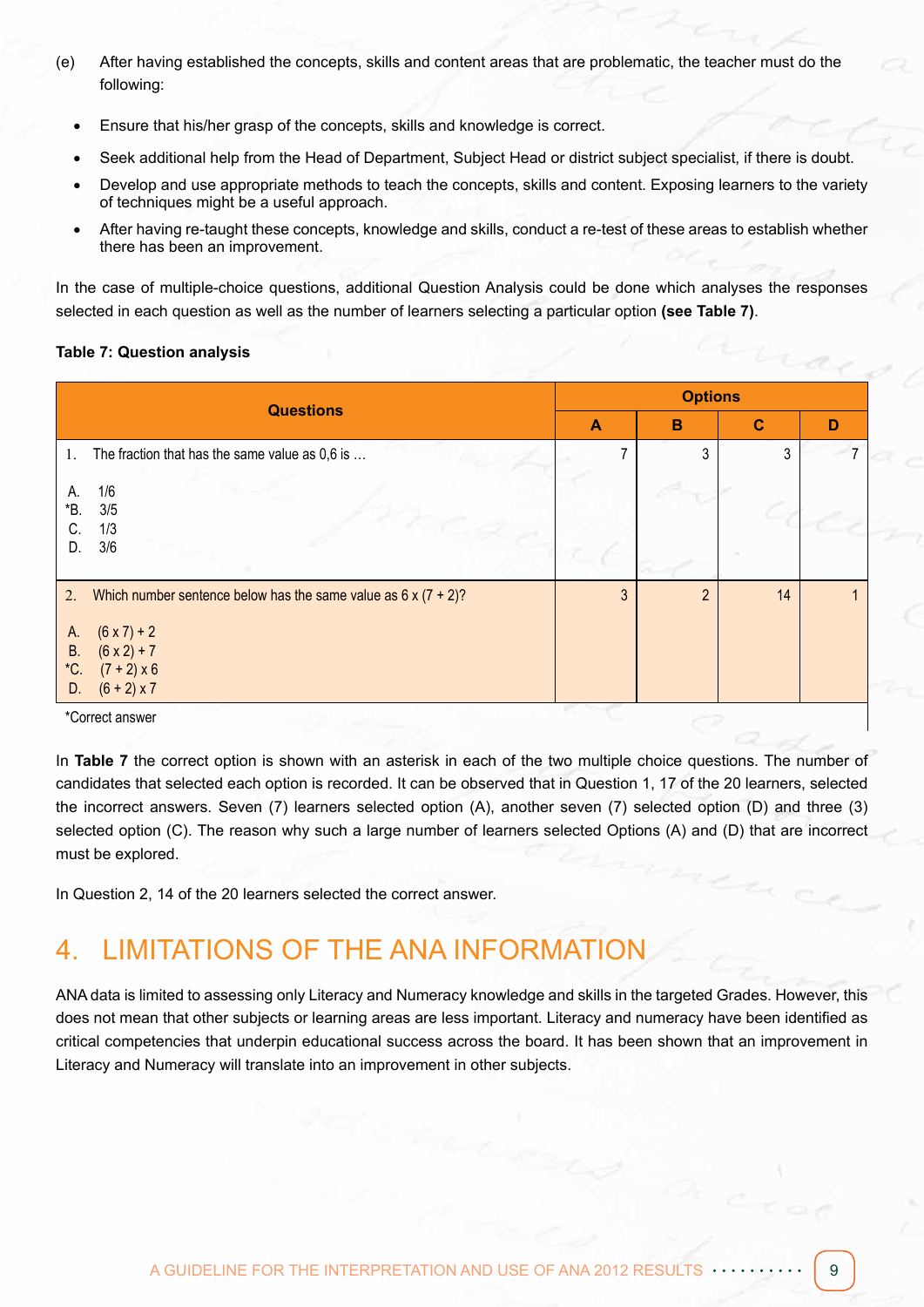## 5. THE USE OF THE ANA RESULTS

The results will be used for both broad and specific purposes and at different levels of the system to realise improvements in the levels and quality of learner performance (see **Annexure on page 18**).

#### 5.1 Broad Application

The ANA results provide valuable information for the system to benchmark performance in both Literacy and Numeracy and provide a measure so as to track progress over the years towards the achievement of set targets.

One level of use will be to equip education officials and teachers to interpret the information presented and use it to develop interventions to address areas of poor performance.

In areas of particular weakness, the results will give clear indication of any additional learning materials to be developed both by the teacher or subject specialist to support classroom teaching and assessment.

Districts will develop focused interventions, based on what the results show, for schools that need them the most**.** Schools will be able to set annual targets in relation to the national benchmark of 60% of learners achieving acceptable levels in literacy and numeracy by 2014.

For learners, information will be provided on the skill areas where they are strong and where they experience challenges. Information from ANA will be used to direct teachers towards particular kinds of teacher development programmes and to engage seriously with school principals around what the problems in the school are.

ANA results will enable districts, parents and schools to have a standard source of information to determine which schools, learners and teachers are most urgently in need of support. They will be alerted, for instance to programmes that may not be working as intended or the need to fill critical teaching posts, and ensuring that schools receive the full allocation of resources in line with the funding policy.

However, ANA results will not be used as a basis for providing more than the normal amount of resources for a school as this could produce a situation where schools deliberately perform poorly in order to attract additional resources. Instead, the current approach of providing more resources to poorer school communities to compensate for home background disadvantage should be continued.

#### 5.2 Specific use at different levels of the system

The information emanating from ANA must filter through every level of the system and must direct teaching and learning. This requires a continuous engagement with the information by all officials and educators, together with parents. It is therefore proposed that ANA results be used as follows at each of the levels:

#### **5.2.1. School level**

At the heart of all school improvement efforts is the important understanding that learning can and should improve on a continuous basis. Learners come to school to learn, to find new challenges and to gain new understandings. The role of schools and classrooms is to create environments that enable learners to learn meaningfully using **evidence** to guide all decisions about learners and learning. The information that is generated from assessments is **key evidence** to continuous improvement in learning and teaching. It must be used to inform all decisions, plans and programmes for improvement.

#### **(a) Teaching and learning**

Decisions and plans on what, when and how to teach must be informed by the **evidence** that comes out of the

Average mark percent = (Average mark/Total score) x 100%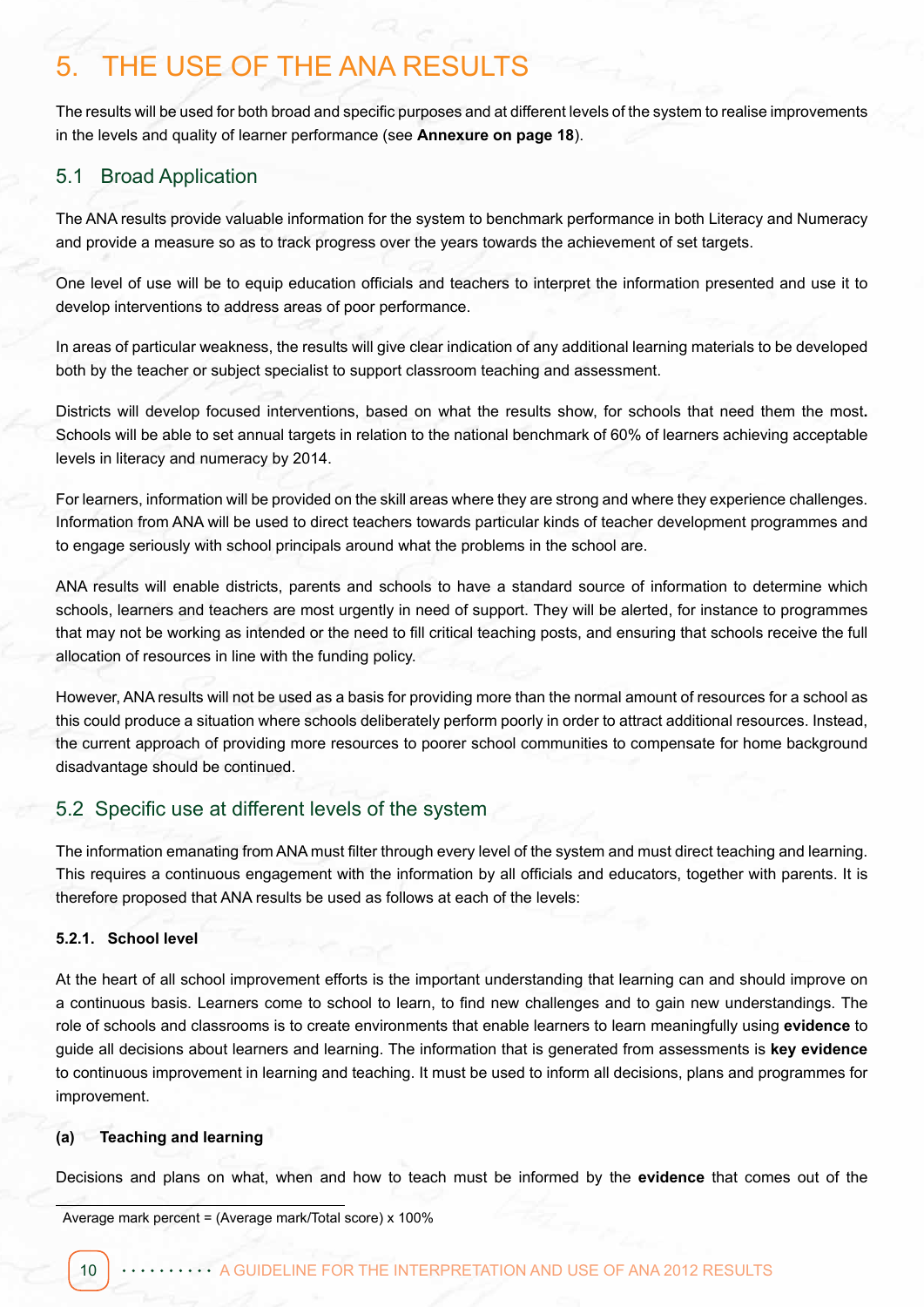assessments, both school-based and ANA assessments. In particular, **evidence** from ANA tests will help answer the following key questions for teachers:-

#### • "**What is the overall level of literacy/numeracy competency of my class?"**

To answer this question on the basis of **evidence**:-

- Calculate the **average percent** obtained by the learners in each of the literacy and numeracy tests (Sum of the marks obtained by individual learners divided by the number of learners and *expressed as a percentage*).
- If the average mark in the subject is equal to or greater than half of the total expected score (50% of or above the total test score), then the class as a whole has achieved the "acceptable" level of performance in that particular subject (literacy or numeracy), BUT some individual learners may not have achieved the acceptable level. Remember, we must have **evidence** that every learner succeeds!
- If the average mark in the subject is less than half of the total expected test score, then the class as a whole has NOT achieved the "acceptable" level of performance in that particular subject, ALTHOUGH some individual learners may have achieved the acceptable level.
- Decide whether the **evidence** suggests that it is the whole class or part of the class that requires focused attention to help them improve their performance.
- **i.) "Which learners in my class have not achieved the acceptable levels of performance in each of literacy and numeracy?"**

To get **evidence** for answering this question:-

- Find out who the specific learners are that need focused attention so that you can develop appropriate interventions i.e. all those who have attained a score below 50%. Remember, *one-size-fits-all* intervention strategies will not give you the expected results!
- Find out, from other sources of **evidence** that exist within the school, what characterises the identified underperforming learners. Are they mostly girls or boys? Are they learners who are often absent from school (from attendance registers)? Are they learners who receive little or no educational support at home? Are there learners who consistently under-perform in their school based assessment? Is there anything common among the underperforming learners that require interventions at school level rather than just specific teaching strategies at classroom level?
- **ii.) "What were the knowledge and skills that the underperforming learners could not demonstrate in the tests?"**

To get **evidence** for answering this question:-

- Find out in which individual test questions learners obtained the lowest scores in each subject, i.e. challenging questions, as indicated by the **Question Analysis** data.
- Use your professional knowledge of the subject to find out the knowledge and skills that the learners required in order to answer **each** of the challenging questions correctly.
- Develop focused teaching strategies to teach the knowledge and skills that the **evidence** at hand shows were lacking among the learners and, as a result, they found specific questions challenging. For example, learners who could not answer questions that required knowledge of operations on different **types of fractions** may be lacking either the **conceptual knowledge** of fractions or the **techniques** required for this purpose or **both**. In literacy, learners who could not answer questions based on **reading comprehension** passages may be lacking '**reading fluency'** skills.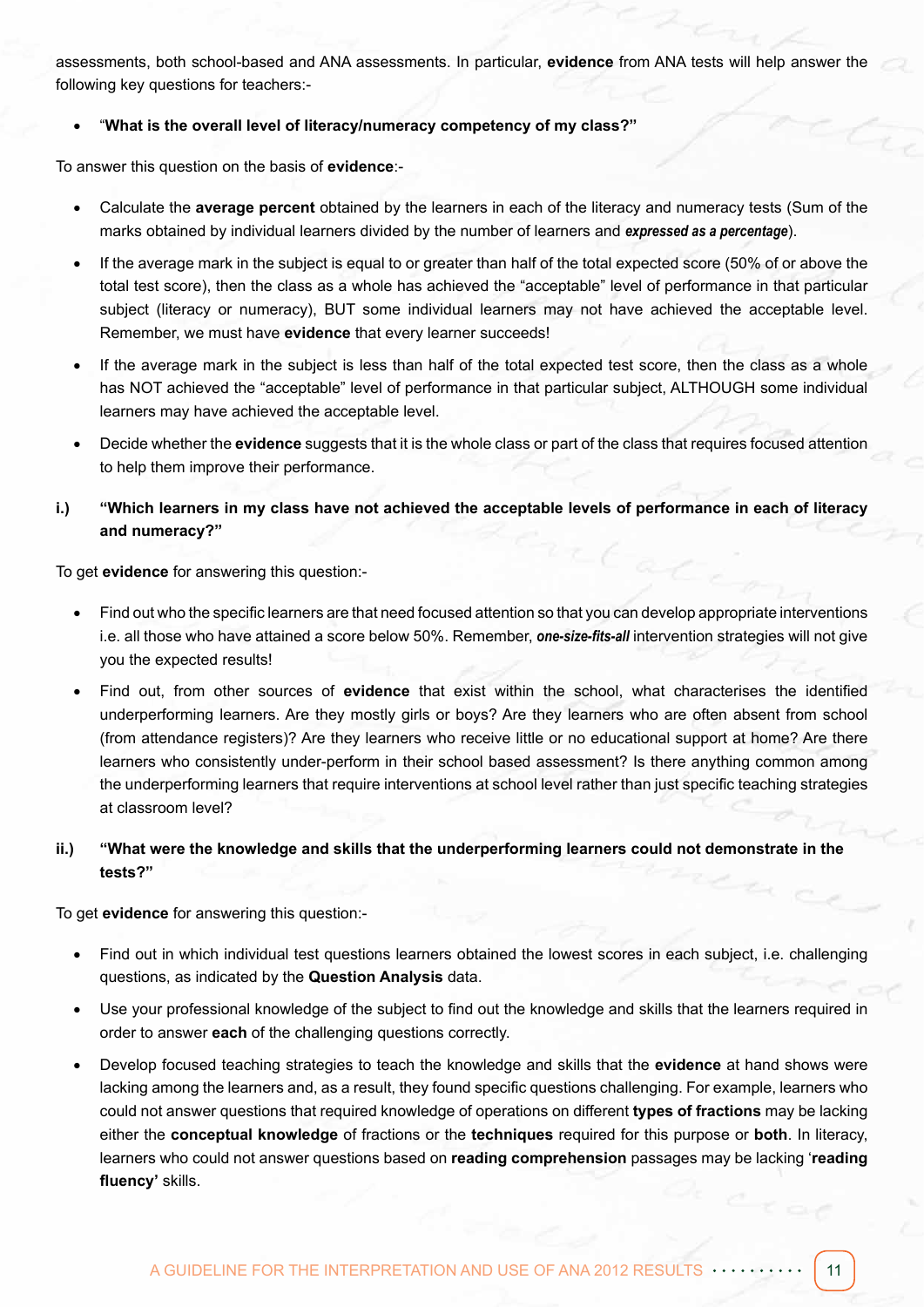- • Decide whether you will need any **specific** professional support in order to effectively teach the identified knowledge and skills which your learners lack, e.g. a workshop on how to teach operations (i.e. addition, subtraction, division or multiplication) on different types of fractions, or expert guidance on how to teach '**reading fluency'**. If so, decide if the specific professional support you require is available within the school or in the district and submit a request to the School Management Team (SMT).
- Decide if there are any specific **resources** that you will need to enable you to teach the knowledge and skills that **evidence** shows are lacking among your learners. If so, decide if the required resources are readily available at school or need to be obtained from outside the school and submit your request to the SMT.

#### **iii.) "How will the collected evidence be used to improve learner performance?"**

To use the collected **evidence**:-

- Record the **average** percent of your class in each subject as **baseline information**, i.e. the starting point towards improvement, and set a **target percentage**.
- Decide on the amount (as a percentage) by which you want the **average mark** percent of your class to increase in the next round of assessment. For instance, if the current average mark of your class is 45% (**baseline**), you may decide that you want this mark to increase by 5% to 50% (**target**).

#### **iv.) "What are you going to do differently to achieve your target?"**

In order to have **evidence**-based confidence that you will achieve your target:-

- Develop teaching strategies that will ensure that each of your learners learns effectively.
- Set tests of high quality that include questions which challenge learners in the target knowledge and skills that you want them to improve and **assess regularly** through **both** informal formative assessment and summative assessment (e.g. weekly, monthly and quarterly tests) to monitor if average class marks (in percentage) increase.
- Ask your learners to set personal improvement targets as well and provide them with continual feedback at individual level, i.e. discuss with each of them whether their scores are improving, remaining the same or decreasing.

#### **(b) Management**

SMTs are responsible for the overall school improvement plan, based on evidence. The test marks provide the key **evidence** that SMTs need to monitor if learning in the school remains unchanged, improves or declines. In particular, **evidence** from ANA tests will help SMTs answer the following key questions for school management that will improve learner performance:-

#### **(i) "What is the baseline performance of our school in literacy and numeracy?"**

To get an **evidence-based** answer to this question for **each** subject:-

- Collect mark schedules from class teachers and find out what the **average marks** (in percentages) in each Grade are.
- If the average mark in a Grade is equal to or greater than half of the total expected score (50% of or above the total test mark), then the Grade as a whole has achieved the "acceptable" level of performance, BUT some individual learners may not have achieved the acceptable level. Remember, we must have **evidence** that every learner succeeds!
- If the average mark in a Grade is less than half of the total expected test mark, then the Grade as a whole has NOT achieved the "acceptable" level of performance, ALTHOUGH some individual learners may have achieved the acceptable level.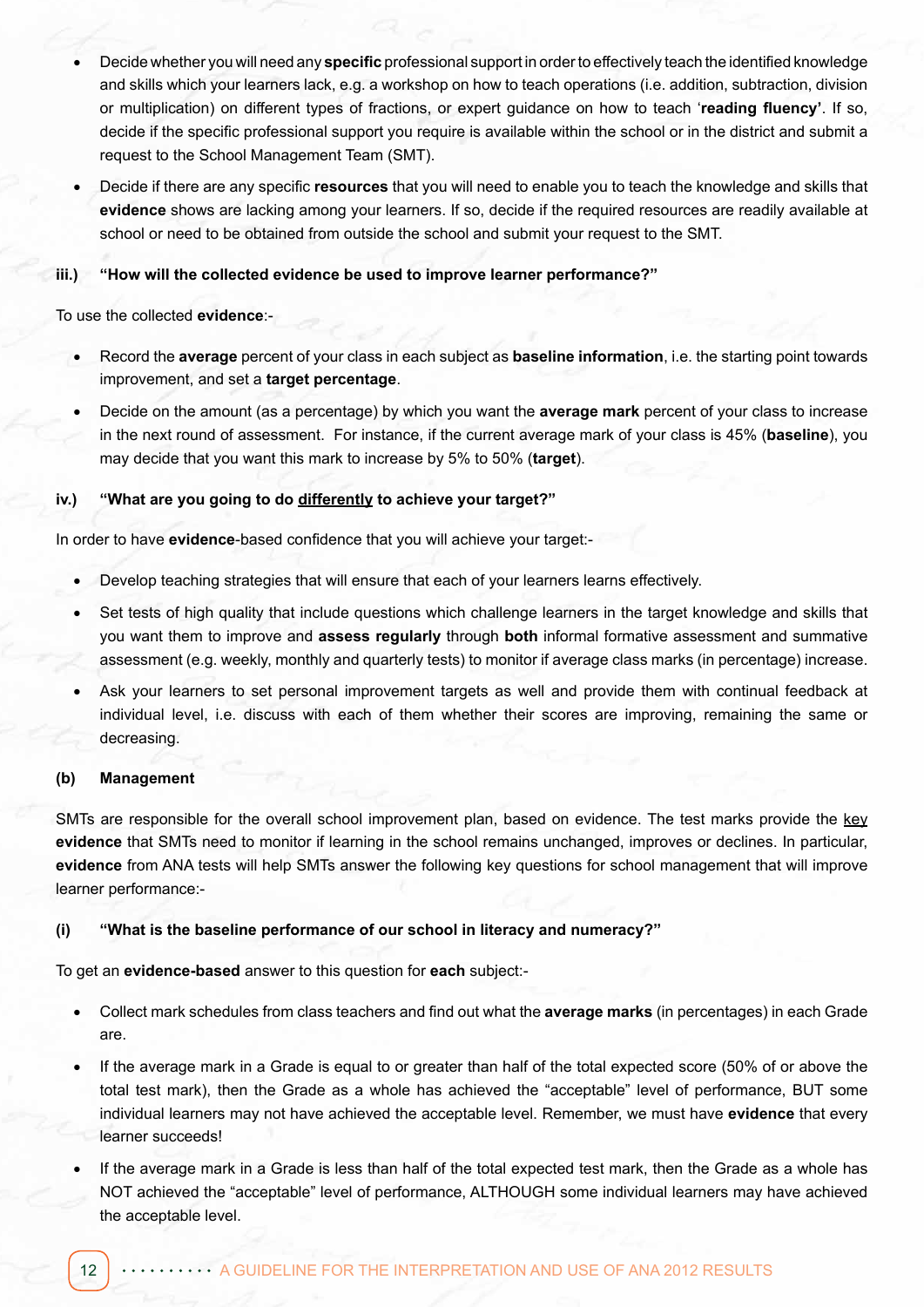#### **(ii) "What kind of support needs to be given to teachers in the underperforming Grades?"**

To have **evidence**-based answers to this question:-

- Discuss with the affected Grade teacher(s) which learners in the Grade are underperforming. Are they mostly girls or boys? Are they learners who are often absent from school (from attendance registers)? Are they learners who receive little or no educational support at home? Is there anything common among the underperforming learners that require interventions at school level, e.g. policies regulating learner attendance, parental involvement, etc.?
- Discuss with the affected Grade teacher(s) the specific professional support that they have identified as their need and assist to get the assistance within the school or from the district.
- Pool the resource needs identified by Grade teachers and **prioritise** these in the school budget on short-, medium and long-term basis. Short-term could be six months or less, medium-term one year and long-term two years.

#### **(iii) "How will the collected evidence be used to improve learner performance?"**

To answer this question:-

- Discuss with all Grade teachers what they propose as improvement targets based on the current baseline average marks.
- Ensure that targets are realistic. For instance, it would be helpful to find out how the school performance compares with well-performing schools which are in similar circumstances in the district.
- Ensure that targets are meaningful. For instance, targets that that can be achieved easily without challenging the learning abilities of learners are not helpful.
- In collaboration with Grade teachers, identify individual learners who may have been provided with or may need more learning support (especially in the case of a learner with identified learning barriers).

#### **(iv) "What are you going to do differently to achieve your targets?"**

To answer this question:-

- Identify areas of weakness and develop appropriate school remedial programmes
- Ensure that school remedial programmes address teacher development, learner support, subject support, material support or possible re-organisation.

#### **(c) Governance**

School Governing Bodies will:-

- Make informed decisions, based on the results, on how schools and communities should cooperate to improve learner performance
- Provide support to ensure school functionality.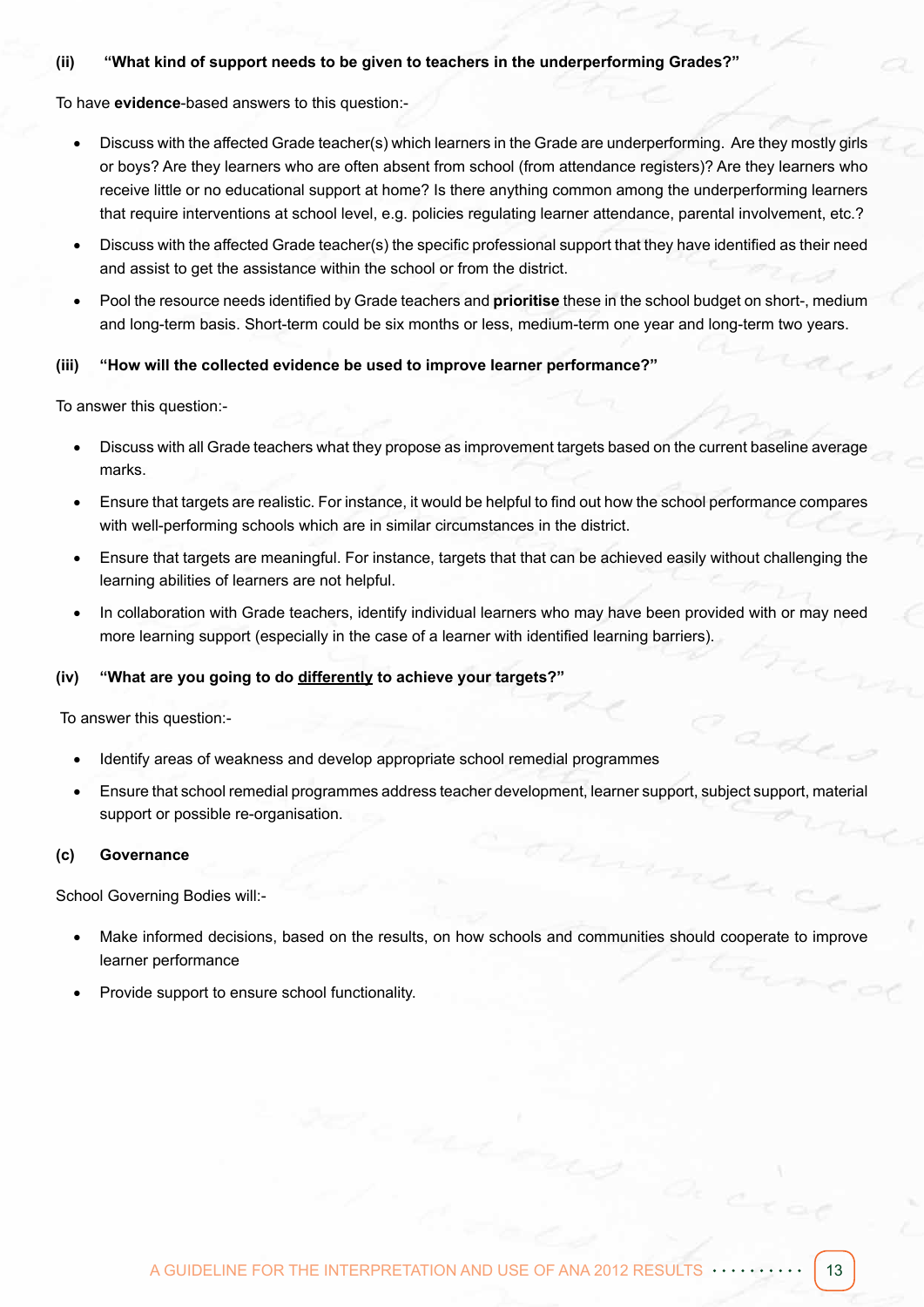#### **5.2.2. District level**

#### **(a) Management support**

The circuit manager will:-

- (i) Analyse performance of all the schools in his/her circuit. This will entail looking at the average mark per school, per subject, per Grade, together with the acceptable level of performance of each school, per subject, per Grade.
- (ii) Every school that has an average mark of below 50%, and an acceptable level of performance, below 50%, in a particular subject and Grade, must be regarded as under-performing.
- (iii) After having identified the under-performing schools, the circuit manager must evaluate other evidence at his disposal regarding the schools, which must include:
	- Management competency of the principal.
	- Collective management competency of the SMT.
	- Vacant posts at the school, which includes SMT.
	- Qualifications and experience of the teachers, in the subjects where poor performance is noted.
	- Availability of LTSM at the school, in the identified subjects (e.g. Mathematics).
	- Whether teachers have spent the required time on the subject.
- (iv) The under-performing schools must be targeted for special intervention which includes the following:
	- A visit by the circuit manager and the subject specialist.
	- During the school visit the school principal, SMT and the teacher must be interviewed to establish the specific reasons for the under-performance.
	- Collectively, an improvement plan must be established, targeting the specific areas of under-performance and clear improvement strategies.
	- Together with the management and the teacher, a school target must be set for the school in the specified subject.
	- The circuit manager and the subject specialist must on a continuous basis support the school in terms of the implementation of the improvement plan and monitor the improvement.
	- The monitoring of the improvement will be based on performance in tests set by the school
- (v) In addition to the above the circuit manager must
	- Guide schools to include information from ANA in their annual reporting templates
	- Collect all annual reports from schools in his/her circuit.
	- Cluster schools and identify common areas of support.
	- Develop a circuit intervention plan based on plans submitted by the schools in the circuit with clearly defined targets.
	- Support schools in providing identified needs such as textbooks and resources.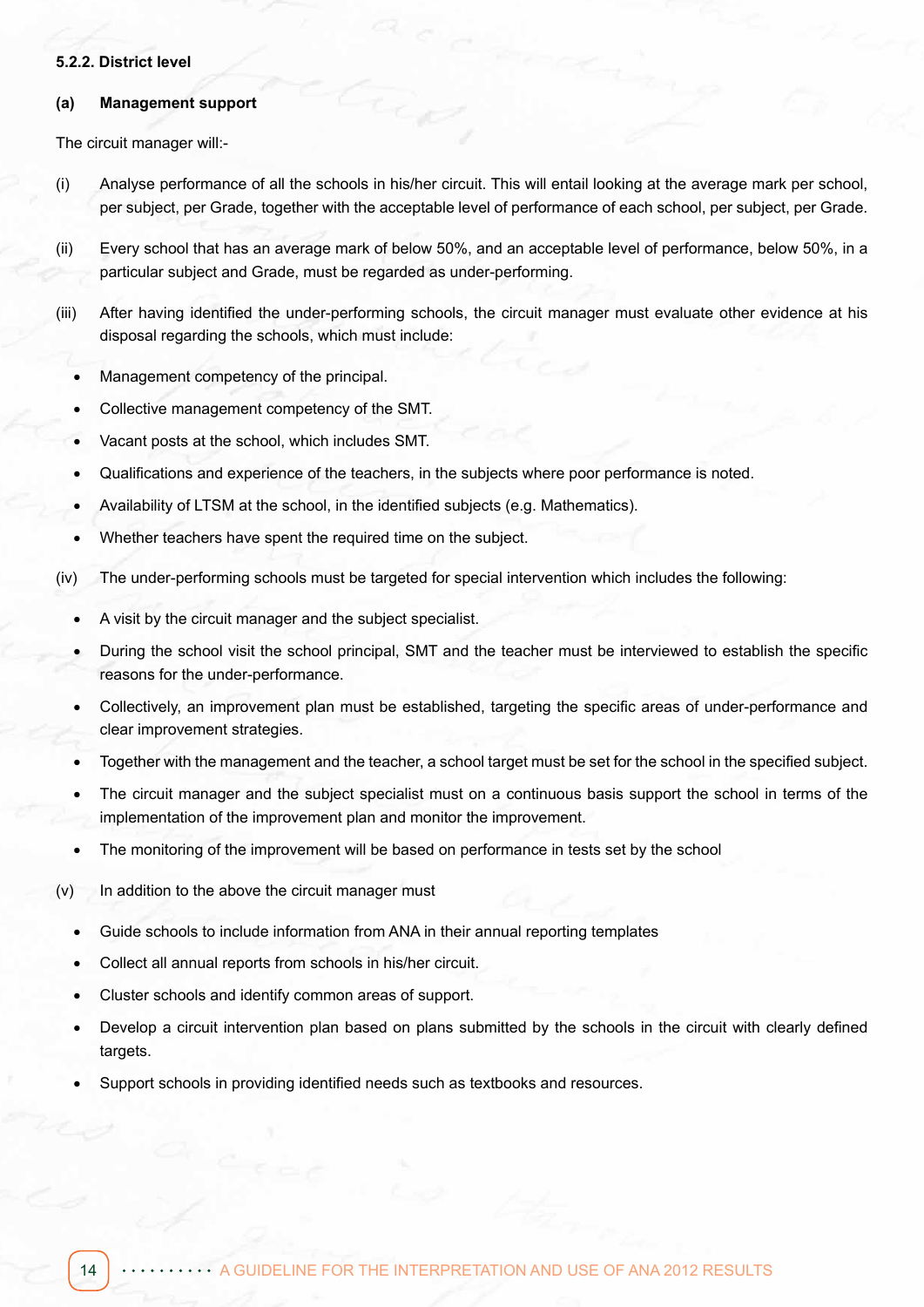#### **(b) Subject support**

The subject specialist, must:

- (i) Work in conjunction with the circuit manager to analyse the quantitative data per school and identify schools that demonstrate poor performance, in specific subjects. The quantitative analysis will include:
	- comparing school performance to other similar schools
	- comparing school performance to circuit, district and provincial performance
- (ii) Identify the reasons for poor performance at the identified schools, based on the evidence that he/she has available regarding the school. This will include the factors listed in (a) (iii) above and more specifically the teaching competency of the teachers where under-performance is identified.
- (iii) Together with the circuit manager visit the school and identify the reasons for the poor performance.
- (iv) Take responsibility for addressing all the subject related issues, which may include:
	- Knowledge and skills deficiency in particular aspects of the subject.
	- Planning a teaching programme and preparation for a lesson.
	- Development of an assessment programme.
	- Development of assessment tasks that are of appropriate standard.
	- Marking of assessment tasks.
	- Training of the teachers in conducting item analysis at school level.
	- Development of remedial programme targeting specific areas of weakness.
- (v) Conduct a question analysis on a sample of scripts from across the schools in the circuit or from the item analysis reports of the schools, identify the common areas of weakness across the district/circuit.
- (vi) Based on the common areas of weakness that exist across the circuit/district, the subject specialist will plan a circuit/district intervention, which may include:
	- A training session for teachers in the identified areas of weakness.
	- Development of support material.
- (vii) Monitor and support the under-performing schools and teachers and provide them with feedback with progress made, based on their agreed target.

#### **5.2.3 Provincial level**

The provincial education department (PED) must:

- Analyse the quantitative data per district, to identify poor performing districts and schools.
- Support poor performing districts in developing their remedial programme.
- Identify areas of weakness relating to particular learning areas and Grades. The PED must develop special support programmes directed at these specific learning areas.
- Agree on targets for each district and monitor these districts with regard to reaching these targets.
- Conduct monitoring on sample of schools across districts to evaluate intervention strategies employed to effect school improvement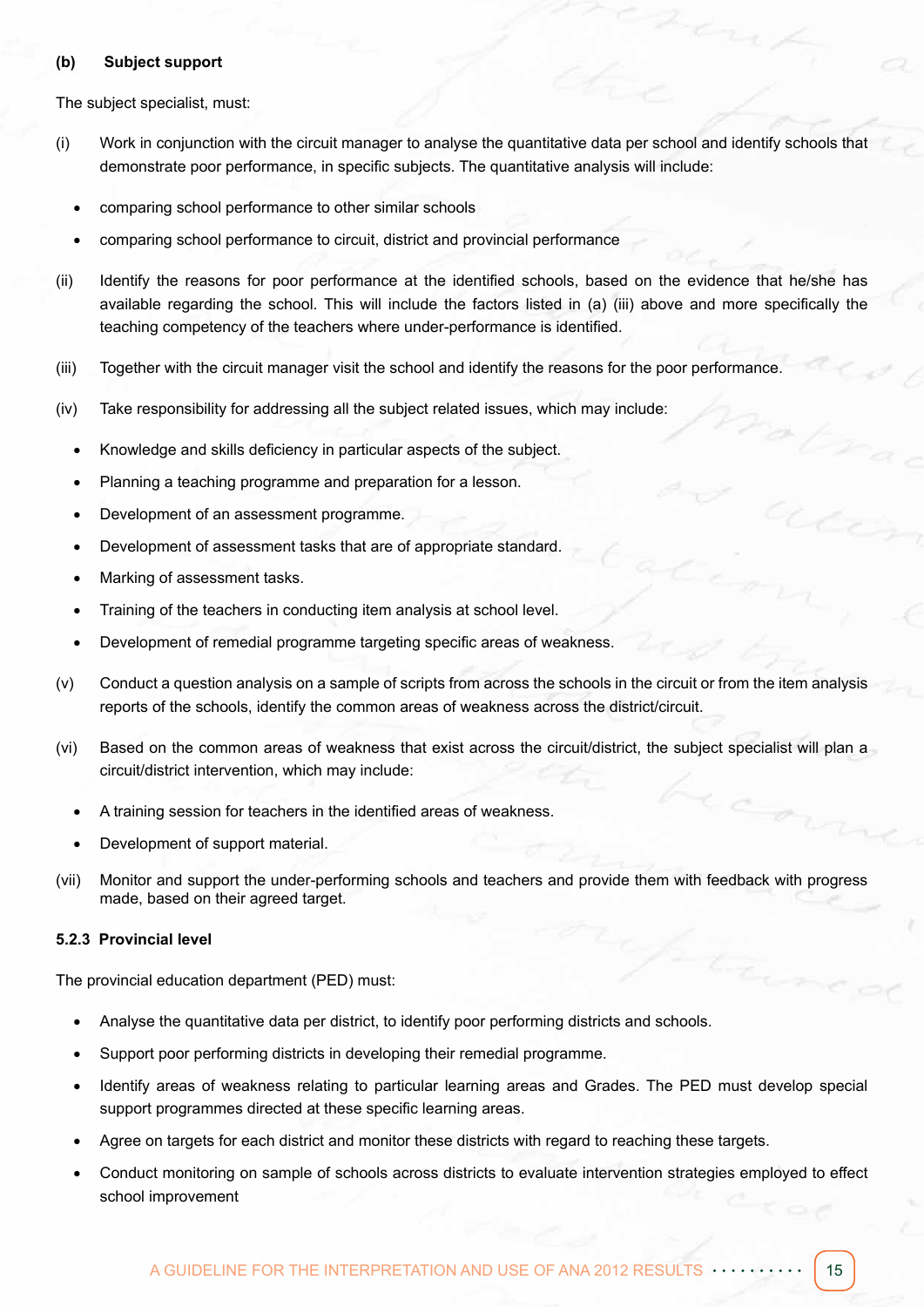- Write district wide reports with clear improvement plans
- Must use the ANA results to inform the APIP.

#### **5.2.4. National level**

The Department of Basic Education (DBE) must:

- Monitor the national progress on learner achievement in mathematics and languages against set targets.
- Use the ANA results as a systemic tool for the development of policy, review and support.
- Write annually, a national report that informs parents and relevant stakeholders on the results of learners.
- Write and amend guidelines on the utilisation of results.
- Construct a management plan for the interventions based on the results.

## 6. REPORTING

#### 6.1 Reporting results to parents

The school principal must ensure that parents receive the ANA results by the end of a school term in which the DBE releases them. It is suggested that the ANA results be incorporated into the learners' quarterly report cards. The report card containing the ANA results must be discussed and explained to parents.

A summary of the results with a school improvement plan needs to be tabled at the governing body meeting after the release of the ANA results within the spirit of Section 16A of the South African Schools Act. This must reflect how the school will effectively utilise available resources to improve on the shortcomings raised by the report. The SMT together with the SGB must drive this national initiative to ensure that all parents are aware of the ANA, its importance and overall strategy to improve learner academic achievement.

Parents will receive reports on learner performance that indicates areas of difficulty in terms of concept and skill development, as well as what support their learners need.

#### 6.2 Reporting learner achievement to the Head of Department

As part of their legal obligation, school principals are supposed to complete and submit an Annual Academic Report to the Head of Department for consideration. The completion and submission of an Annual Academic Report by principals is a legislated requirement in Section 16A of the South African Schools Act of 1996, as amended. The report is expected not to only contain the academic performance of that school in relation to minimum outcomes and standard and procedures for assessment determined by the Minister in terms of Section A, but must include the effective use of available resources.

The annual report should be submitted together with end of year schedules to the District office, which will then be analysed to identify poor-performing schools. A letter is then sent to the identified poor-performing school to inform them of their status. Identified schools prepare and submit an Academic Improvement Plan setting out how resources will be utilised and how the academic performance at the school will be improved. The Head of Department approves the Academic Improvement Plan for implementation. These schools are legally expected to report to the Head of Department and the governing body by 30 June on the progress made in the implementation of the plan. The District offices should then use the information on the Annual Report to prepare their own intervention strategy to assist schools to improve their performance in the ANA result.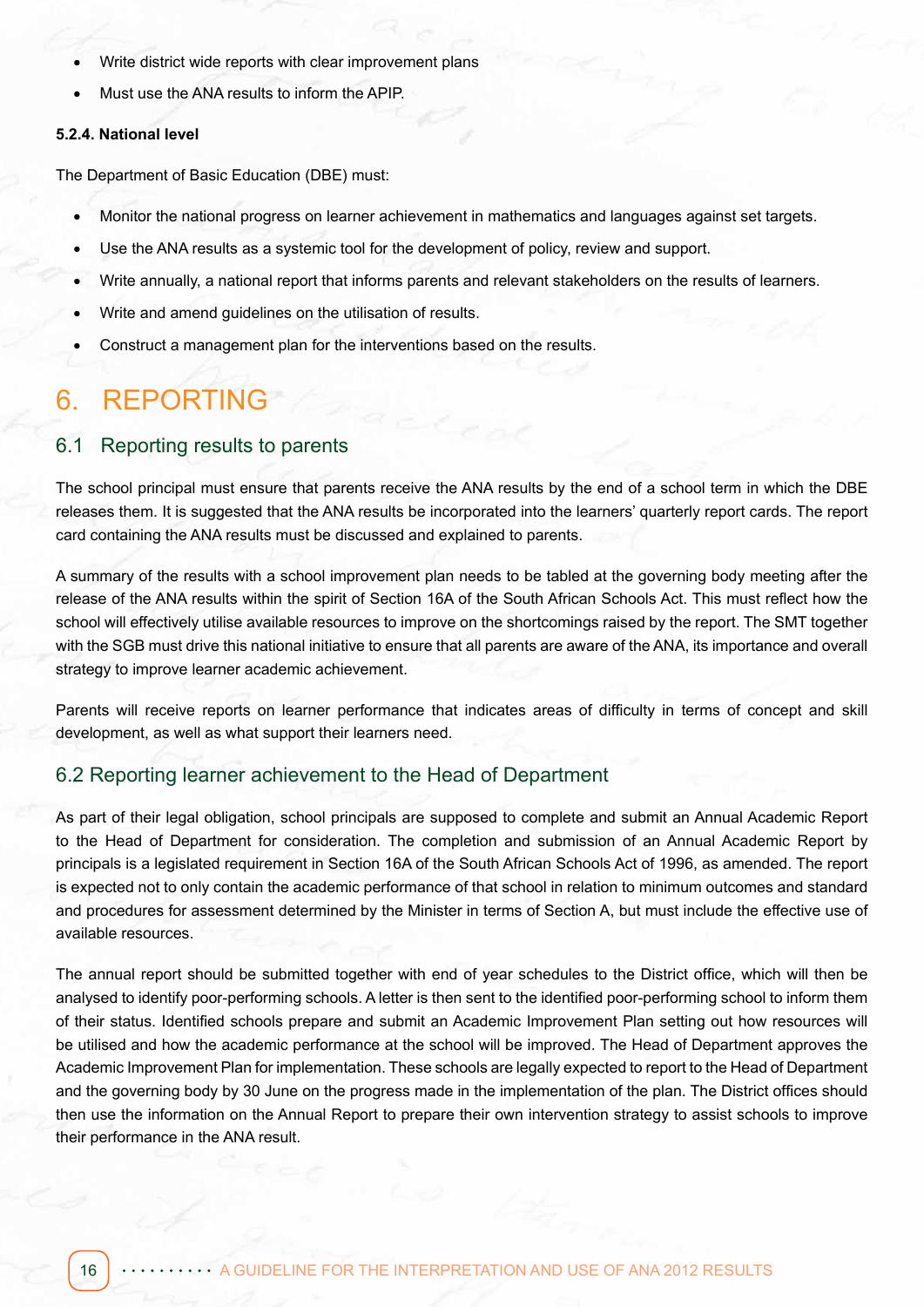## 7. MONITORING

The ANA results will form an important part of the school academic performance improvement plans (APIP).

#### 7.1 Target setting

Provinces, districts and schools will use their current respective results as baseline information and then set improvement targets. Targets need to be both realistic and meaningful. To be realistic targets need to take into consideration available resources and capacity. To be meaningful they must not be too low or too high.

#### 7.2 Monitoring of schools and districts

External IQMS moderators will be visiting feeder schools to under-performing schools and districts on a regular basis.. The focus of their visits will not only be to monitor IQMS implementation, but the factors that impact on the quality of teaching and learning. They will also be visiting District offices to monitor their performance as well as the quality of support they are rendering to their schools.

This intervention will contribute, firstly in orientating the schools that they are visiting as well as the district offices, in understanding and interpreting the content of this guideline document. In addition, moderators will play a role in monitoring whether reports have been completed and submitted on time, and whether planned interventions are taking place. In this way, struggling schools can be identified and assistance provided. The monitoring reports will be able to assist the DBE to assess the level of utilisation of these ANA results, as well as the level of remedial action that is being undertaken by schools and districts.

## 8. CONCLUSION

The utilisation of the ANA results will be monitored on an ongoing basis across the education system. Components of the system that fail to utilise the results appropriately will be identified and targeted for special support. The effective utilisation of the ANA data will contribute to moving the system to the next level and it calls for a united and concerted effort from all involved in education.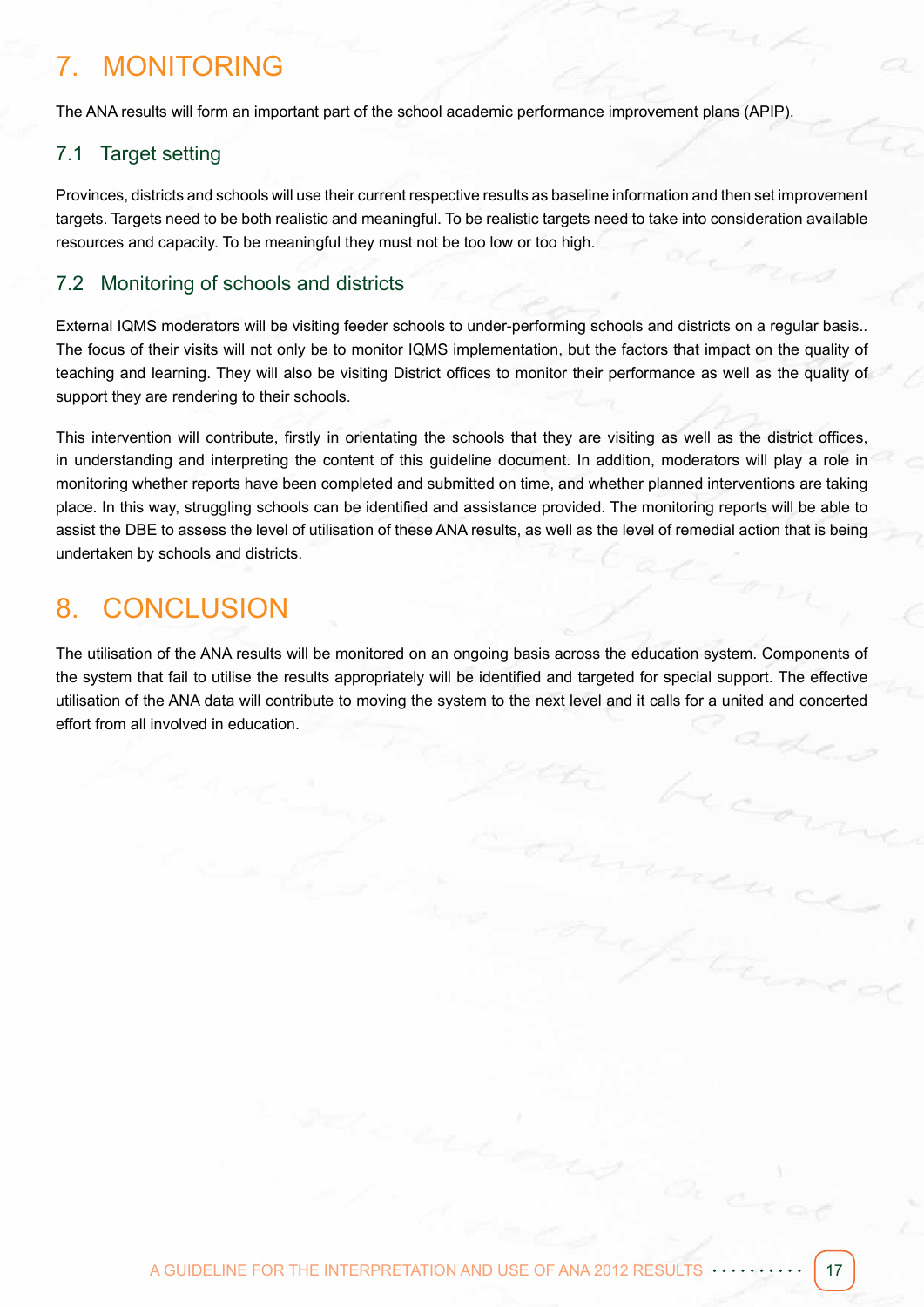### Annexure

#### **Processes and actions on the use of ANA results**

**DBE** – National assessments, curriculum, EMGD and teacher development officials:

**Task:** Analysis, publication, distribution of ANA results to reinforce assessment processes in schools; guideline and support to use the results; interpretation; and use in teaching and learning; monitor effectiveness of use of ANA data



Support will include development of materials and courses to enable PEDs, Districts and school staff to use ANA data as part of Annual Planning and Assessment processes

#### **Provincial Departments:**

Exams/assessment; curriculum; school management, teacher development and district officials

**Task:** distribution of results, interpret and use results and assist schools and teachers.



Co-ordinate provincial distribution of ANA documents and programmes to support schools

#### **School**:

**Principal**: Incorporate ANA results into school Annual Planning, process; support teachers to interpret and use ANA information by strengthening classroom and school-wide strategies to improve learning and communicate with parents.

**Teachers**: Interpret and use ANA data by developing classroom strategies to improve learning; including communication with parents.



School has to enhance school improvement plan with the use of ANA results.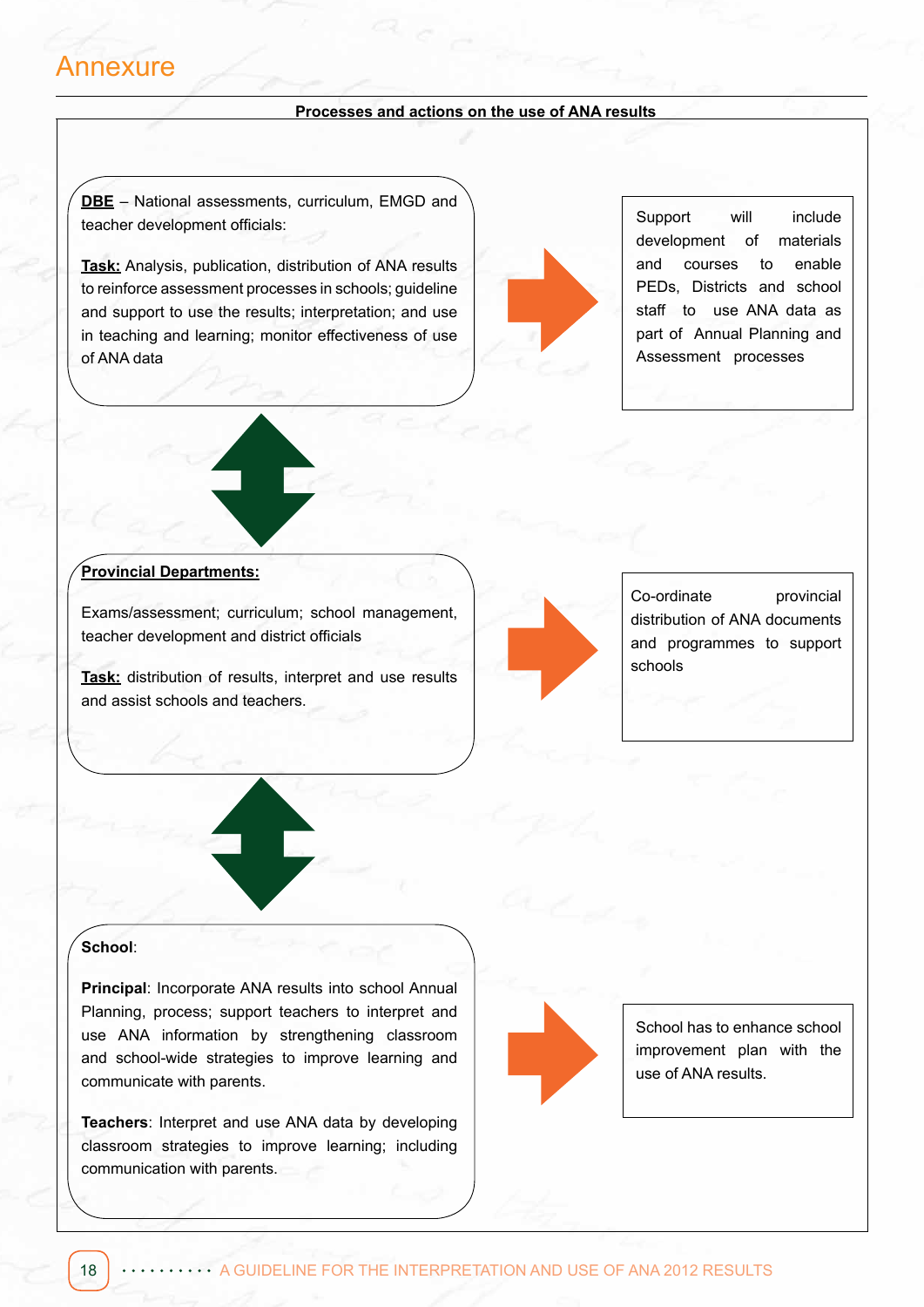**Notes**₹  $\subset$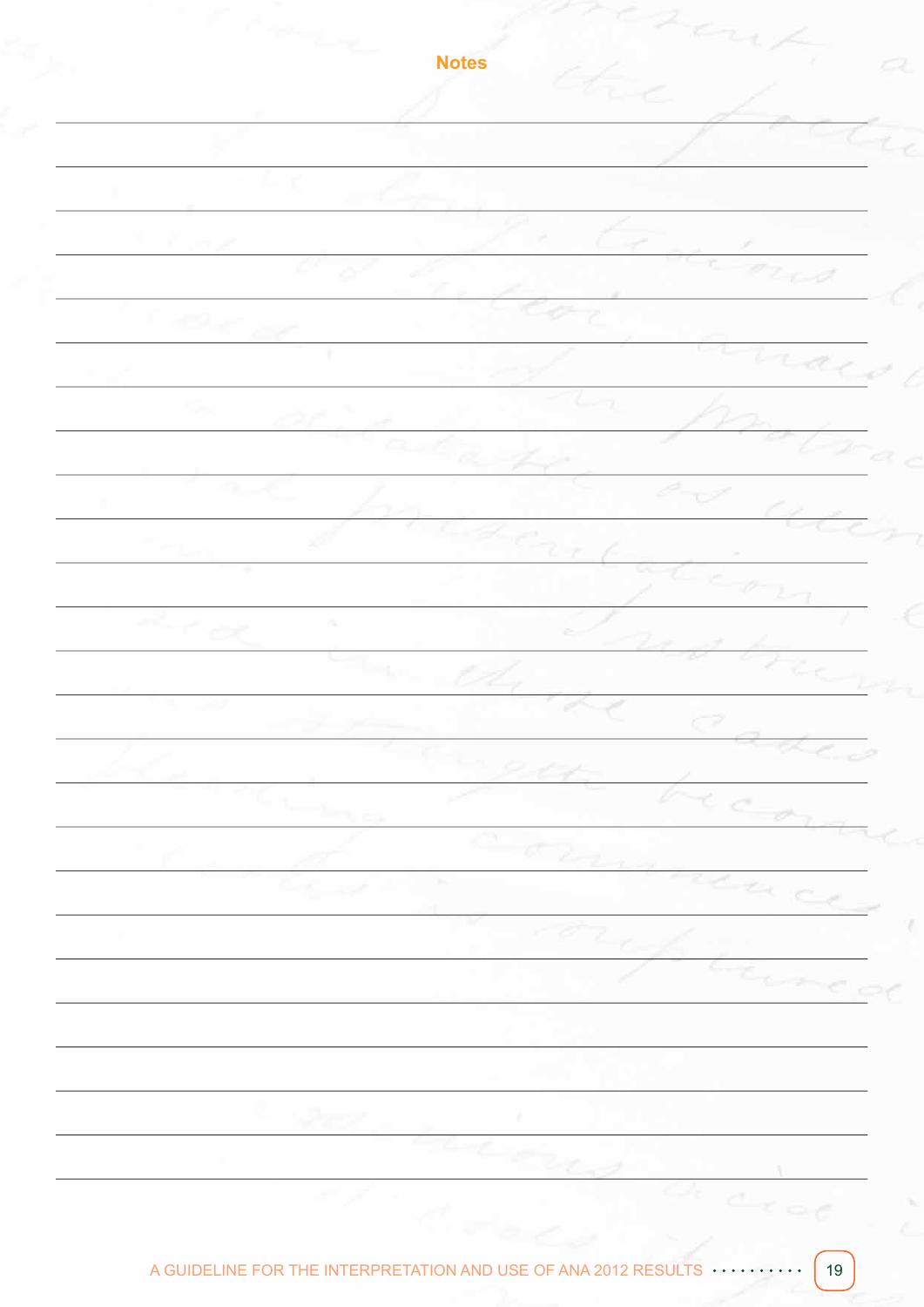**Notes**Z <u>a et e</u>  $\overline{C_{\alpha,\beta}}$  $\overleftrightarrow{c_{\mathbf{Z},\mathbf{y},\mathbf{y}}}$